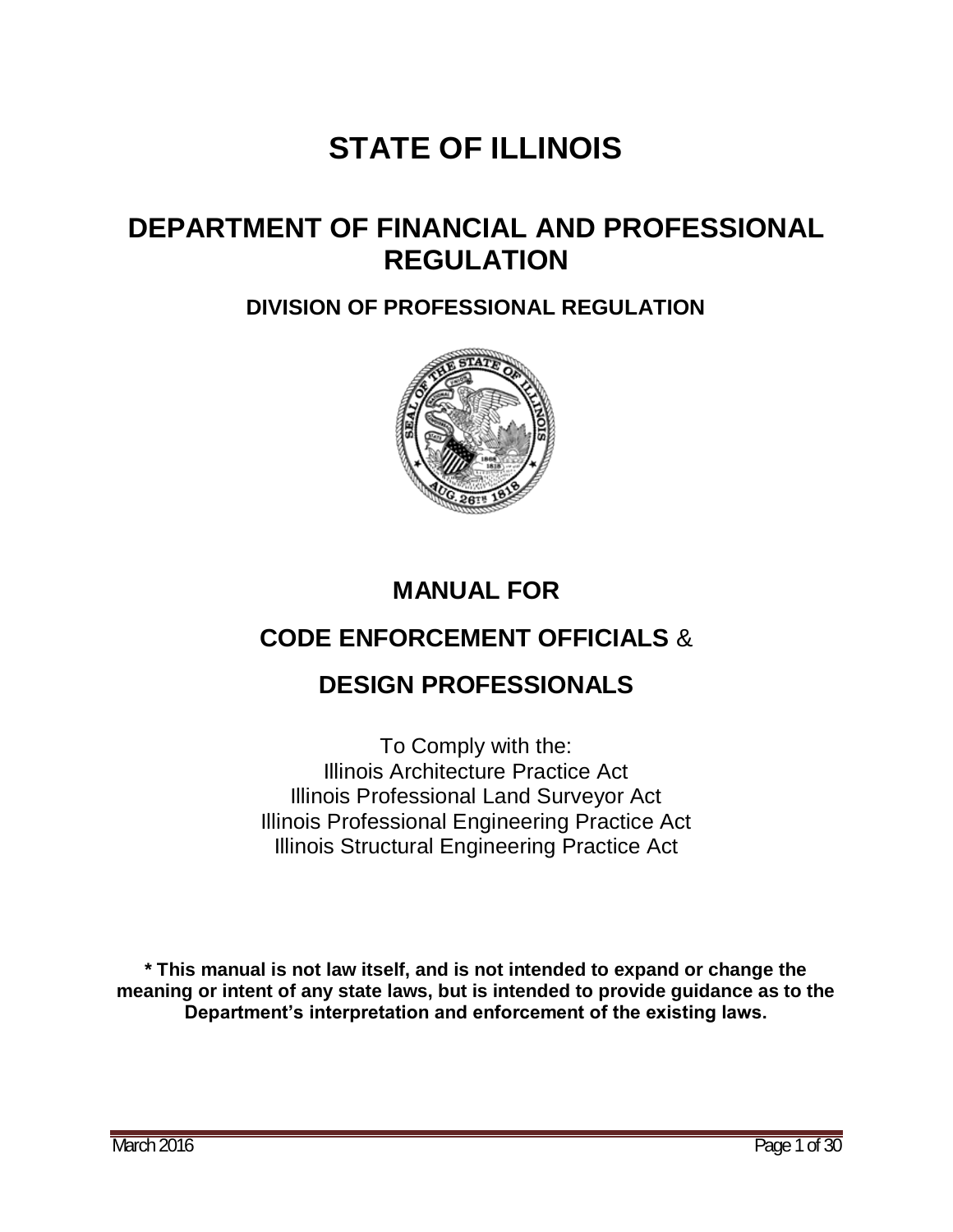#### **FOREWORD**

This manual has been prepared and published by the Illinois Department of Financial and Professional Regulation with the assistance of the design professions Boards. The purpose of this manual is to provide guidance to code enforcement officials and design professionals for implementing and understanding practical application of the Acts regulating the practices of architecture, professional land surveying, professional engineering, and structural engineering.

The information is provided as part of a continuing effort of the Department of Financial and Professional Regulation to safeguard the health, safety and welfare of the citizens of Illinois through proper enforcement of the legal requirements of the design professions licensing and practice Acts.

**This manual is not law itself, and is not intended to expand or change the meaning or intent of any state laws, but is intended to provide guidance as to the Department's interpretation and enforcement of the existing laws. The current Acts as amended and published by the Secretary of State in the "Laws of Illinois" govern over any information in this manual. Copies of the Acts and Administrative Rules are available on the Department's web site at [www.idfpr.com](http://www.idfpr.com/)**

If you need further information or assistance concerning this Manual or the design professions, please write or telephone:

320 West Washington Street, 3rd Floor James R. Thompson Center Springfield, Illinois 62786 100 West Randolph Street, Suite 9-300 Design Unit: 217-524-3210 Chicago, Illinois 60601 Technical Assistance Unit: 1-800-560-6420 Main: 312-814-4500 Fax: 217-524-0833 Complaint Intake Unit: 312-814-6910 Email: [FPR.prfgroup02@illinois.gov](mailto:FPR.prfgroup02@illinois.gov)

Web site: [www.idfpr.com](http://www.idfpr.com/)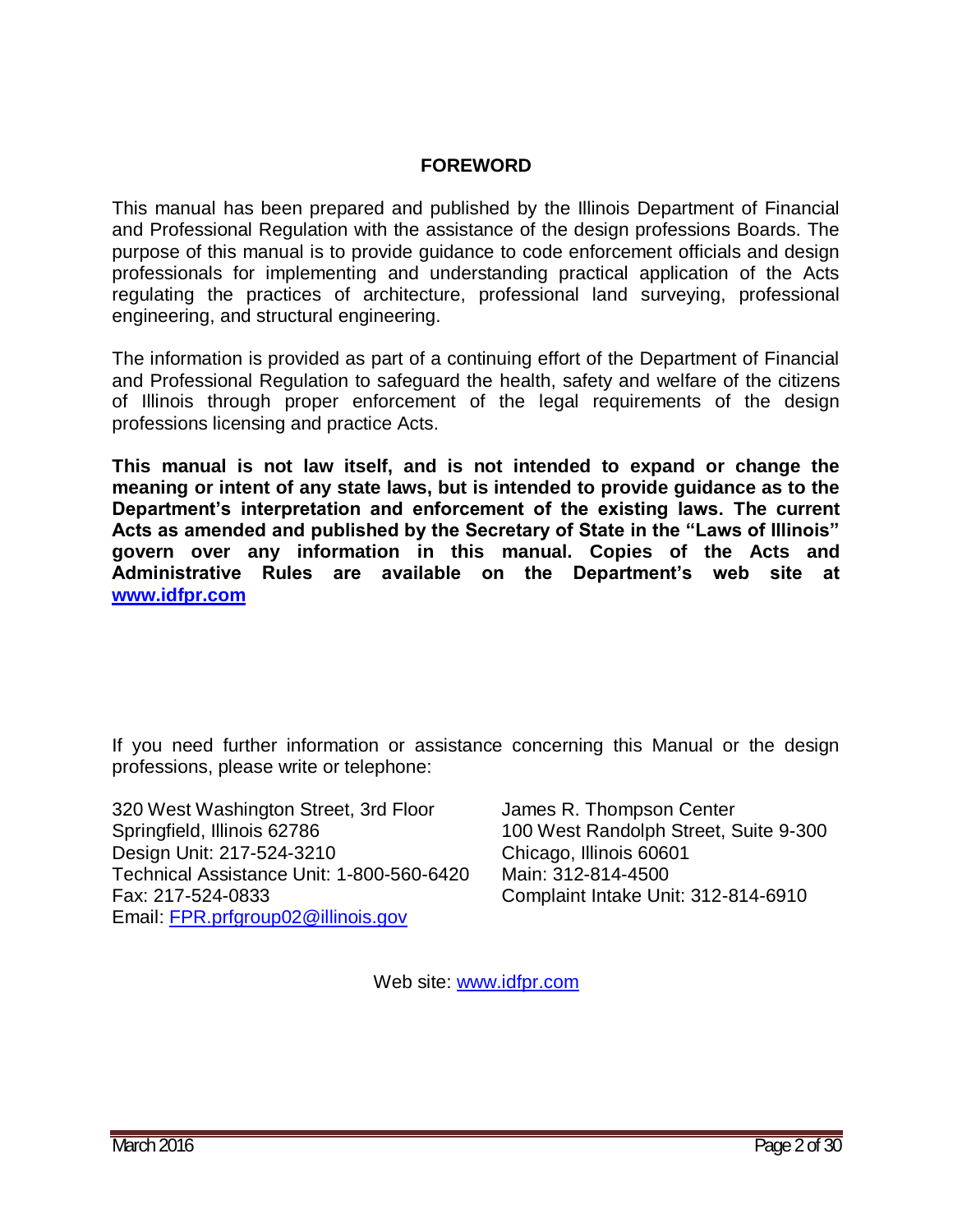#### **INTRODUCTION**

The regulation of Illinois design professionals and the enforcement of building codes have a common goal: protection of public health, safety and welfare. The consequences of lapses may be tragic. Consider, for example, the loss of lives in the collapse of several porches in Chicago, the destruction by fire and loss of 100 lives at a nightclub in Rhode Island, and the collapse of a football training facility in Dallas. The safety and quality of such facilities can be enhanced by careful coordination among licensed design professionals and code enforcement officials.

The responsibility of the Department of Financial and Professional Regulation and the Licensing Boards is to safeguard the health, safety and welfare of Illinois citizens by assuring the adequacy of buildings, structures, engineering works, and land surveys of property in this State. These guidelines, which have been developed by the Department and the Licensing Boards, are being provided to code enforcement officials and design professionals as an aid to understanding the requirements of the laws and regulations governing the practice of architecture, land surveying, professional engineering and structural engineering in Illinois and to better enable them to carry out their difficult jobs. **It is not intended to expand or change the meaning or intent of any state laws, but is intended to provide guidance as to the Department's interpretation and enforcement of existing laws. A local jurisdiction's laws must conform to the applicable state laws.**

Building codes and professional licensing laws are meant to work together. Although the charge is much the same, the approach differs. Code enforcement officials review construction documents and monitor construction of new and existing buildings and structures for code compliance. The Department of Financial and Professional Regulation, with the assistance of the Licensing Boards, attempts to ensure that all who practice architecture, land surveying, professional engineering, and structural engineering are licensed and qualified to practice. Only those who have met recognized professional qualifications through education, professional experience, examination and licensure may plan, design and administer the contracts for construction of buildings, structures and facilities affecting the public. In the spirit of service to the public, this Manual has been prepared to assist the code enforcement official in better understanding the critical role of design professionals by ensuring performance standards have been met through compliance with the laws regulating the design professions in Illinois. Code enforcement officials may, in turn, rely on the Department of Financial and Professional Regulation as a source of information, support and enforcement.

The Department has the power, duty and authority to investigate violations of the design professions Acts and to discipline violators accordingly. Code enforcement officials, on the other hand, enforce building and safety code requirements. So, while the code enforcement officials rely on the Department to ensure that licensed design professions are competent, the Department relies on the code enforcement officials to ensure that only properly licensed professionals design, prepare, seal and sign technical submissions.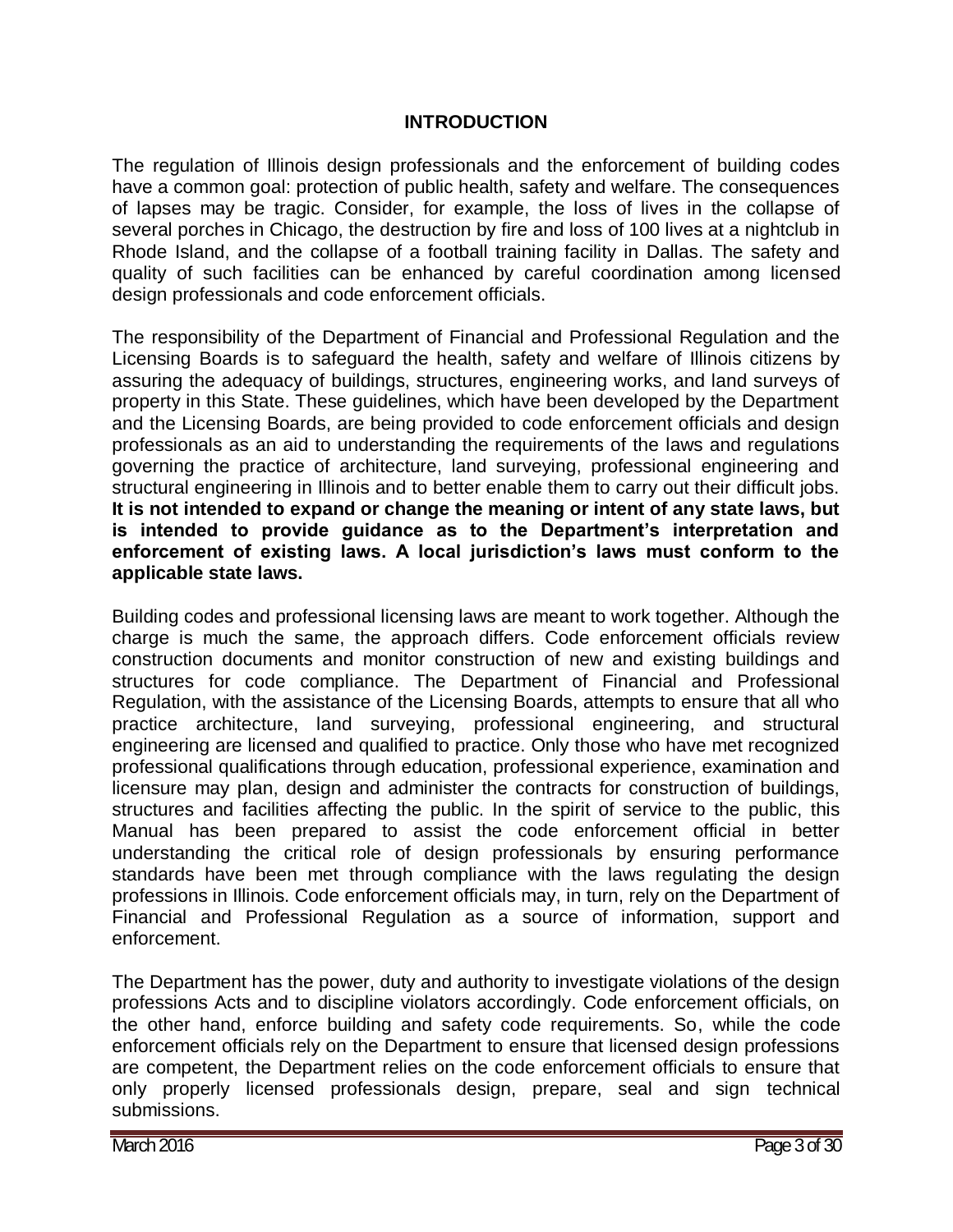#### **DEFINITIONS**

#### **Construction Documents**

"Construction documents" are technical submissions. See definition of technical submissions.

#### **Contract Documents**

"Contract documents" are documents between the parties to the contract and may include technical submissions. See the definition of technical submissions.

#### **Design Professional/Profession**

"Design professional" means an architect, professional land surveyor, professional engineer, or structural engineer licensed in conformance with the respective Acts.

#### **Practice of Architecture**

The "practice of architecture" within the meaning and intent of the Architecture Practice Act includes the offering or furnishing of professional services, such as consultation, environmental analysis, feasibility studies, programming, planning, aesthetic and structural design, construction documents consisting of drawings and specifications and other documents required in the construction process, administration of construction contracts, project representation, and construction management, in connection with the construction of any private or public building, building structure, building project, or addition to, or alteration, or restoration thereof.

#### **Practice of Land Surveying**

Any person who practices in Illinois as a professional land surveyor who renders, offers to render, or holds himself or herself out as able to render, or perform any service, the adequate performance of which involves the special knowledge of the art and application of the principles of the accurate and precise measurement of length, angle, elevation or volume, mathematics, the related physical and applied sciences, and the relevant requirements of law, all of which are acquired by education, training, experience, and examination. Any one or combination of the following practices constitutes the practice of land surveying:

- (a) Establishing or reestablishing, locating, defining, and making or monumenting land boundaries or title or real property lines and the platting of lands and subdivisions;
- (b) Establishing the area or volume of any portion of the earth's surface, subsurface, or airspace with respect to boundary lines, determining the configuration or contours of any portion of the earth's surface, subsurface, or airspace or the location of fixed objects thereon, except as performed by photogrammetric methods or except when the level of accuracy required is less than the level of accuracy required by the National Society of Professional Surveyors Model Standards and Practice;
- (c) Preparing descriptions for the determination of title or real property rights to any portion or volume of the earth's surface, subsurface, or airspace involving the lengths and direction of boundary lines, areas, parts of platted parcels or the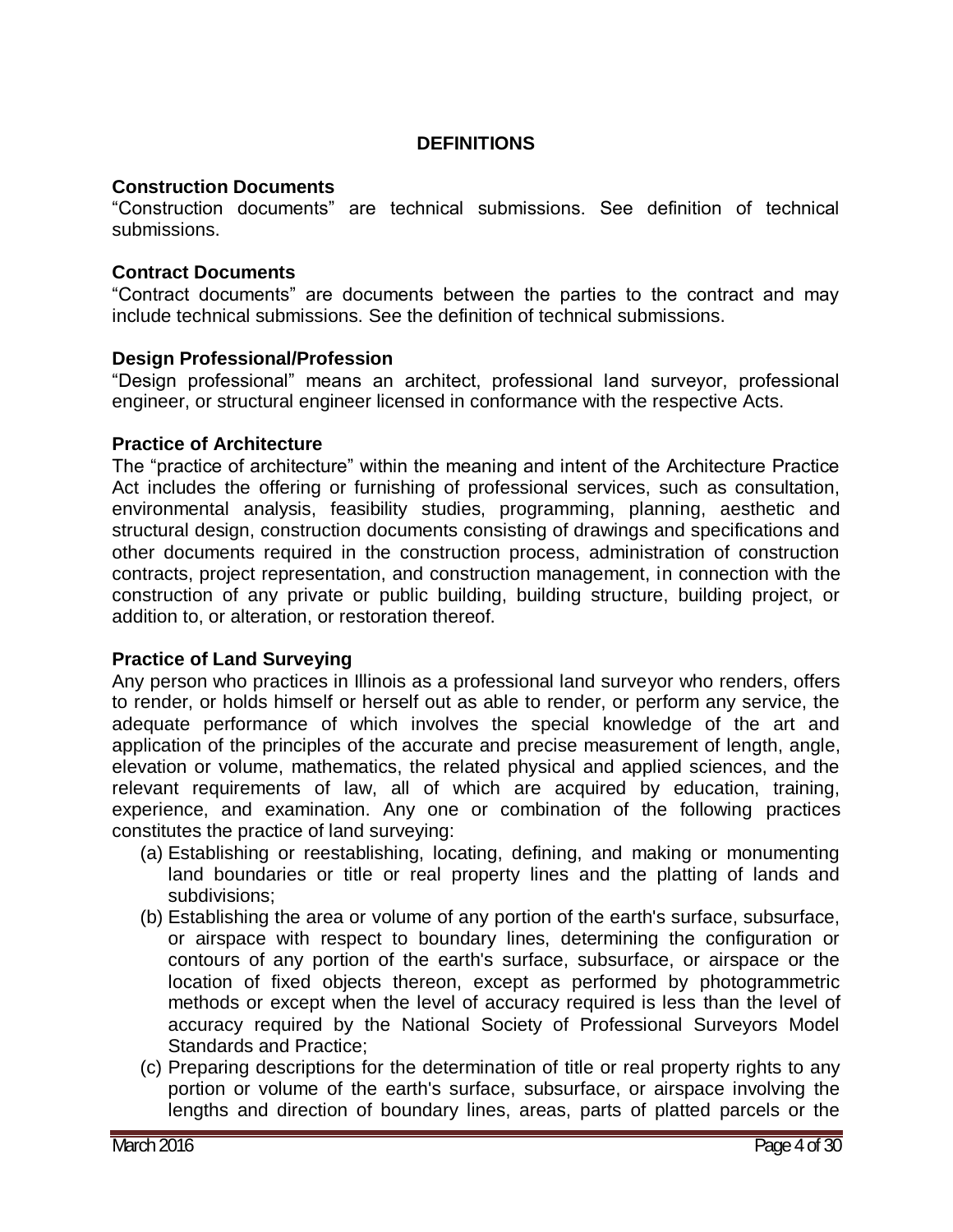contours of the earth's surface, subsurface, or airspace;

- (d) Labeling, designating, naming, or otherwise identifying legal lines or land title lines of the United States Rectangular System or any subdivision thereof on any plat, map, exhibit, photograph, photographic composite, or mosaic or photogrammetric map of any portion of the earth's surface for the purpose of recording the same in the Office of Recorder in any county;
- (e) Any act or combination of acts that would be viewed as offering professional land surveying services including:
	- (1) setting monuments which have the appearance of or for the express purpose of marking land boundaries, either directly or as an accessory;
	- (2) providing any sketch, map, plat, report, monument record, or other document which indicates land boundaries and monuments, or accessory monuments thereto, except that if the sketch, map, plat, report, monument record, or other document is a copy of an original prepared by a Professional Land Surveyor, and if proper reference to that fact be made on that document;
	- (3) performing topographic surveys, with the exception of a licensed professional engineer knowledgeable in topographical surveys that performs a topographical survey specific to his or her design project. A licensed professional engineer may not, however, offer topographic surveying services that are independent of his or her specific design project; or
	- (4) locating, relocating, establishing, re-establishing, retracing, laying out, or staking of the location, alignment, or elevation of any proposed improvements whose location is dependent upon property lines;
- (f) Determining the horizontal or vertical position or state plane coordinates for any monument or reference point that marks a title or real property line, boundary, or corner, or to set, reset, or replace any monument or reference point on any title or real property;
- (g) Creating, preparing, or modifying electronic or computerized data or maps, including land information systems and geographic information systems, relative to the performance of activities in items (a), (b), (d), (e), (f), and (h) of this Section, except where electronic means or computerized data is otherwise utilized to integrate, display, represent, or assess the created, prepared, or modified data;
- (h) Establishing or adjusting any control network or any geodetic control network or cadastral data as it pertains to items (a) through (g) of this Section together with the assignment of measured values to any United States Rectangular System corners, title or real property corner monuments or geodetic monuments;
- (i) Preparing and attesting to the accuracy of a map or plat showing the land boundaries or lines and marks and monuments of the boundaries or of a map or plat showing the boundaries of surface, subsurface, or air rights;
- (j) Executing and issuing certificates, endorsements, reports, or plats that portray the horizontal or vertical relationship between existing physical objects or structures and one or more corners, datums, or boundaries of any portion of the earth's surface, subsurface, or airspace;
- (k) Acting in direct supervision and control of land surveying activities or acting as a manager in any place of business that solicits, performs, or practices land surveying;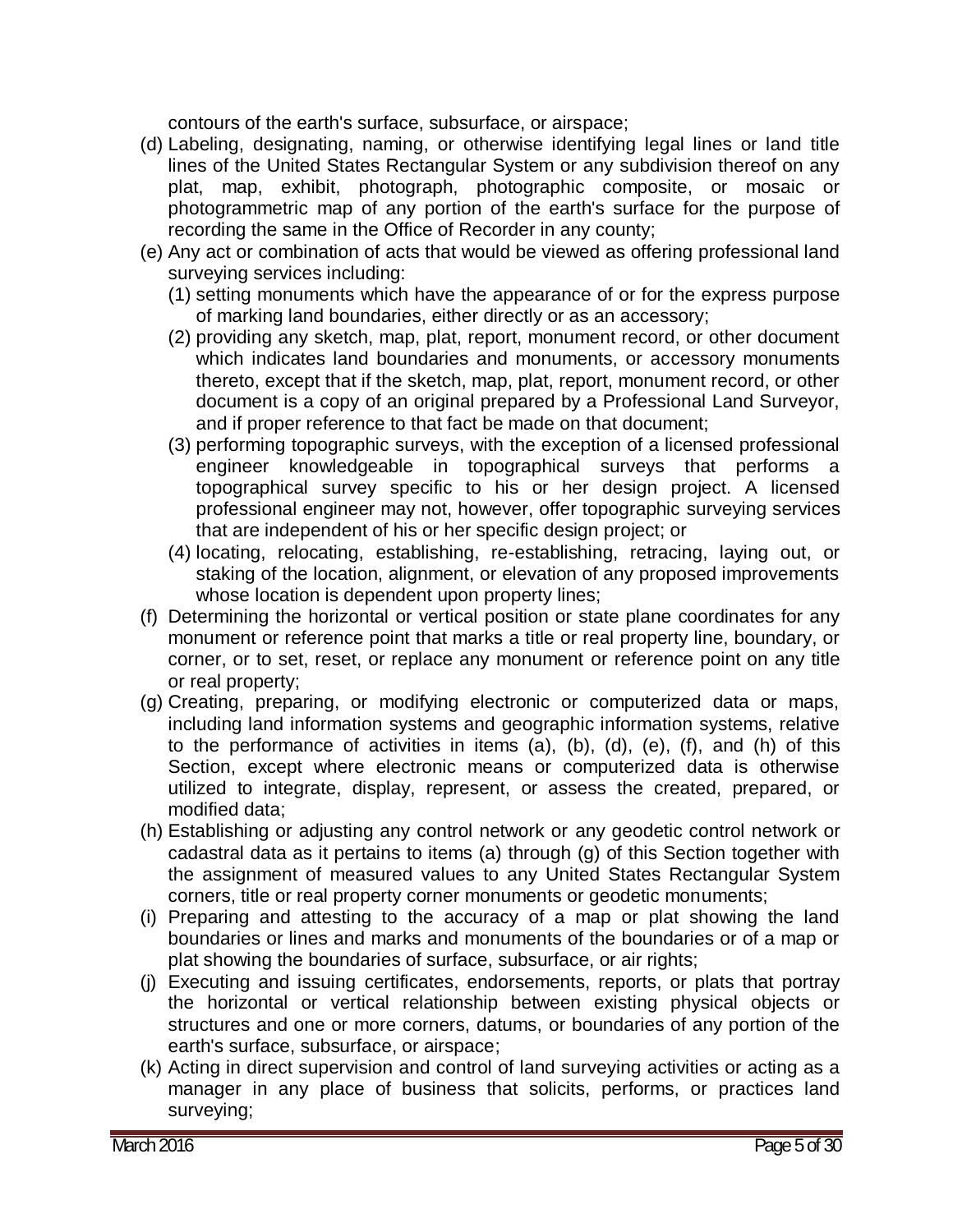(l) Offering or soliciting to perform any of the services set forth in this Section.

## **Practice of Professional Engineering**

"Professional engineering practice" means the consultation on, conception, investigation, evaluation, planning, and design of, and selection of materials and methods to be used in, administration of construction contracts for, or site observation of an engineering system or facility, where such consultation, conception, investigation, evaluation, planning, design, selection, administration, or observation requires extensive knowledge of engineering laws, formulae, materials, practice, and construction methods. Examples of the practice of professional engineering include, but need not be limited to, transportation facilities and publicly owned utilities for a region or community, railroads, railways, highways, subways, canals, harbors, river improvements; land development; stormwater detention, retention, and conveyance, excluding structures defined under Section 5 of the Structural Engineering Practice Act of 1989 (225 ILCS 340/5); irrigation works; aircraft and airports; traffic engineering; waterworks, piping systems, sewers, sewage disposal works, storm sewer, sanitary sewer and water system modeling; plants for the generation of power; devices for the utilization of power; boilers; refrigeration plants, air conditioning systems and plants; heating systems and plants; plants for the transmission or distribution of power; electrical plants which produce, transmit, distribute, or utilize electrical energy; works for the extraction of minerals from the earth; plants for the refining, alloying or treating of metals; chemical works and industrial plants involving the use of chemicals and chemical processes; plants for the production, conversion, or utilization of nuclear, chemical, or radiant energy; forensic engineering; geotechnical engineering including, subsurface investigations; soil and rock classification, geology and geohydrology, incidental to the practice of professional engineering; geohydrological investigations, migration pathway analysis (including evaluation of building and site elements), soil and groundwater management zone analysis and design; energy analysis, environmental risk assessments, corrective action plans, design, remediation, protection plans and systems, hazardous waste mitigation and control, and environmental control or remediation systems; recognition, measurement, evaluation and control of environmental systems and emissions; control systems, evaluation and design of engineered barriers, excluding structures defined under Section 5 of the Structural Engineering Practice Act of 1989 (225 ILCS 340/5); modeling of pollutants in water, soil, and air; engineering surveys of sites, facilities, and topography specific to a design project, not including land boundary establishment; automated building management systems; control or remediation systems; computer controlled or integrated systems; automatic fire notification and suppression systems; investigation and assessment of indoor air inhalation exposures and design of abatement and remediation systems; or the provision of professional engineering site observation of the construction of works and engineering systems. In the performance of any of the foregoing functions, a licensee shall adhere to the standards of professional conduct enumerated in 68 Ill. Adm. Code 1380.300. Nothing contained in this section imposes upon a person licensed under the Professional Engineering Act the responsibility for the performance of any of the foregoing functions unless such person specifically contracts to provide it.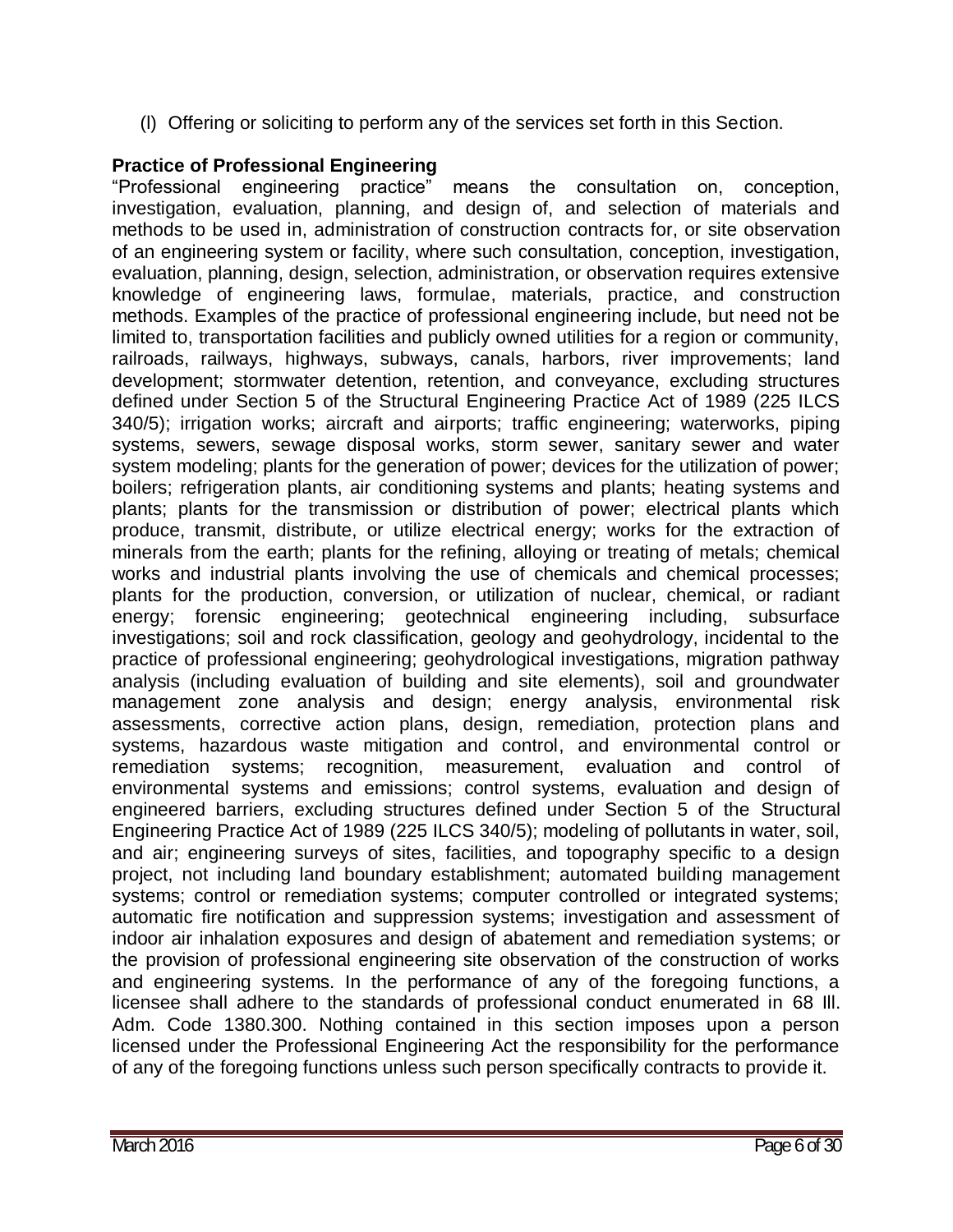#### **Practice of Structural Engineering**

A person shall be regarded as "practicing structural engineering" within the meaning of the Structural Engineering Act who is engaged in the design, analysis, or supervision of the construction, enlargement or alteration of structures, or any part thereof, for others, to be constructed by persons other than himself. Structures within the meaning of the Act are all structures having as essential features foundations, columns, girders, trusses, arches or beams, with or without other parts, and in which safe design and construction require that loads and stresses must be computed and the size and strength of parts determined by mathematical calculations based upon scientific principles and engineering data. A person shall also be regarded as practicing structural engineering within the meaning of the Act who is engaged as a principal in the design, analysis, or supervision of the construction of structures or of the structural part of edifices designed solely for the generation of electricity; or for the hoisting, cleaning, sizing or storing of coal, cement, sand, grain, gravel or similar materials; elevators; manufacturing plants; docks; bridges; blast furnaces; rolling mills; gas producers and reservoirs; smelters; dams; reservoirs; waterworks; sanitary works as applied to the purification of water; plants for waste and sewage disposal; round houses for locomotives; railroad shops; pumping or power stations for drainage districts; or power houses, even though such structures may come within the definition of "buildings" as defined in any Act in force in this State relating to the regulation of the practice of architecture.

### **Shop Drawings**

Drawings and descriptions of components or systems supplied by contractors or manufacturers for inclusion in the project or building which generally do not meet the requirements for technical submissions are considered shop drawings. Shop drawings should not be accepted by the Code Enforcement Official in lieu of technical submissions, but only as support documents to supplement the technical submissions.

#### **Technical Submissions**

"Technical submissions" are the designs, drawings, specifications, studies, and other technical reports and calculations that establish scope and include, but are not limited to, studies, analysis, calculations and other technical reports prepared in the course of practice of professional engineering or under the direct supervision and responsible charge of a licensed professional engineer and the standard of quality for materials, workmanship, equipment, and the systems, and are prepared, signed and sealed in the course of a design professional's practice in conformance with all applicable laws, codes and ordinances. Technical submissions may include manufacturer's/contractor's fabrication details of components/systems which require the design and seal of a licensed design professional. Technical submissions intended for use in construction in the State of Illinois shall be prepared and administered in accordance with standards of reasonable professional skill and diligence.

## **LICENSURE REQUIREMENTS FOR DESIGN PROFESSIONALS**

Design professionals are licensed persons who have demonstrated to the State through the respective Boards that their qualifications meet the standards of professional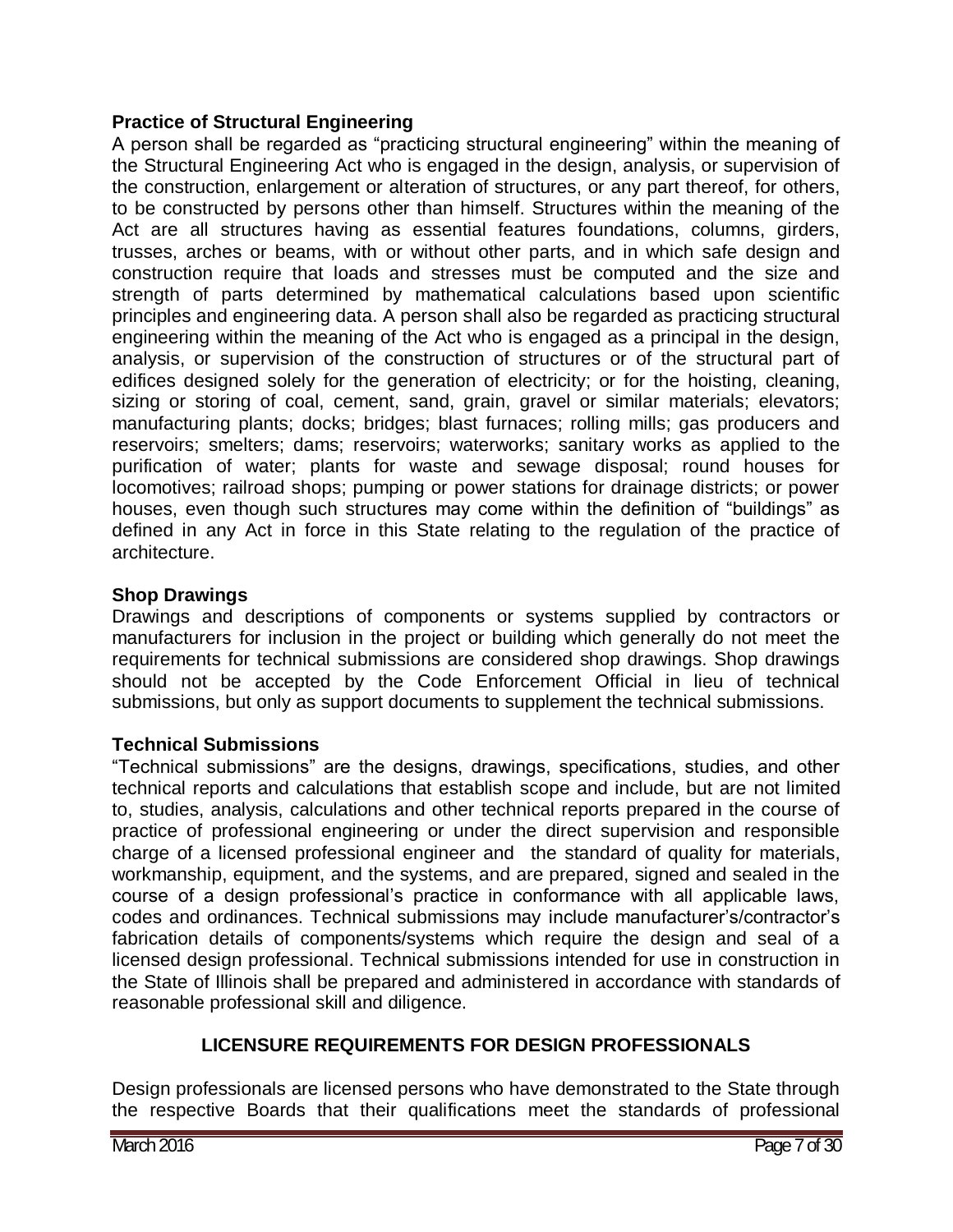competence to practice their profession. Qualifications are based on completion of a required level of professional education, a training or experience period as an intern practicing the profession under the direct supervision and control of a design professional, and passage of a comprehensive examination to assure the public of their ability to practice the profession and meet the standards of care necessary to protect the health, safety, and welfare of the public.

Licenses are renewed periodically. Code enforcement officials should verify current licensure status by checking the expiration date shown adjacent to the seal and accessing "License Look-up" on the Department's web site at [www.idfpr.com.](http://www.idfpr.com/)

Design professionals who place their license on "inactive" status may use the title "Retired" adjacent to the title of their profession. For example, "Professional Land Surveyor, Retired." However, anyone without an active license cannot practice the profession. A retired design professional cannot sign and seal any drawings. Doing so would constitute unlicensed practice, and would be grounds for disciplinary action.

## **REGISTRATION REQUIREMENTS FOR PROFESSIONAL DESIGN FIRMS**

The design professions Acts require any business that offers and/or provides professional design services to be registered with the Department as a Professional Design Firm. The only exception to this statutory requirement is a sole proprietorship offering services in his/her name as licensed, and not employing other individuals for which licensure is required. The Department's "License Lookup" on the Department's web site may be used by the code enforcement official to verify the type of business entity, the firm registration number, and the expiration of registration. Each Professional Design Firm is authorized to provide specific types of work, namely architecture, professional engineering, structural engineering and/or land surveying. A code enforcement official may request a copy of the firm's Professional Design Firm license or may contact the Department for verification that the firm is authorized to provide a specific type of work. It is a violation of the design profession Acts to solicit or provide services if the firm is not authorized to offer that type of work.

Any sole proprietorship who holds an active license to practice architecture, professional engineering, structural engineering or land surveying and who transacts business under the real name of the sole proprietor, as reflected on the licensee issued by the Department, is not required to be registered with the State as a professional design firm beyond that individual's license. However, any sole proprietorship, owned and operated by an Illinois licensed design professional, conducting or transacting business (as a design professional) under an assumed name is required to register as a professional design firm. Any sole proprietorship not owned by an Illinois licensed design professional is prohibited from offering professional design services to the public.

All technical submissions prepared by the Professional Design Firm shall contain the design firm registration number issued by the Department. Registration Requirements for Professional Design Firms can be found here: [Registration Requirements for](http://www.idfpr.com/Forms/RegRequirementsProfDesignFirm.pdf)  [Professional Design Firms](http://www.idfpr.com/Forms/RegRequirementsProfDesignFirm.pdf)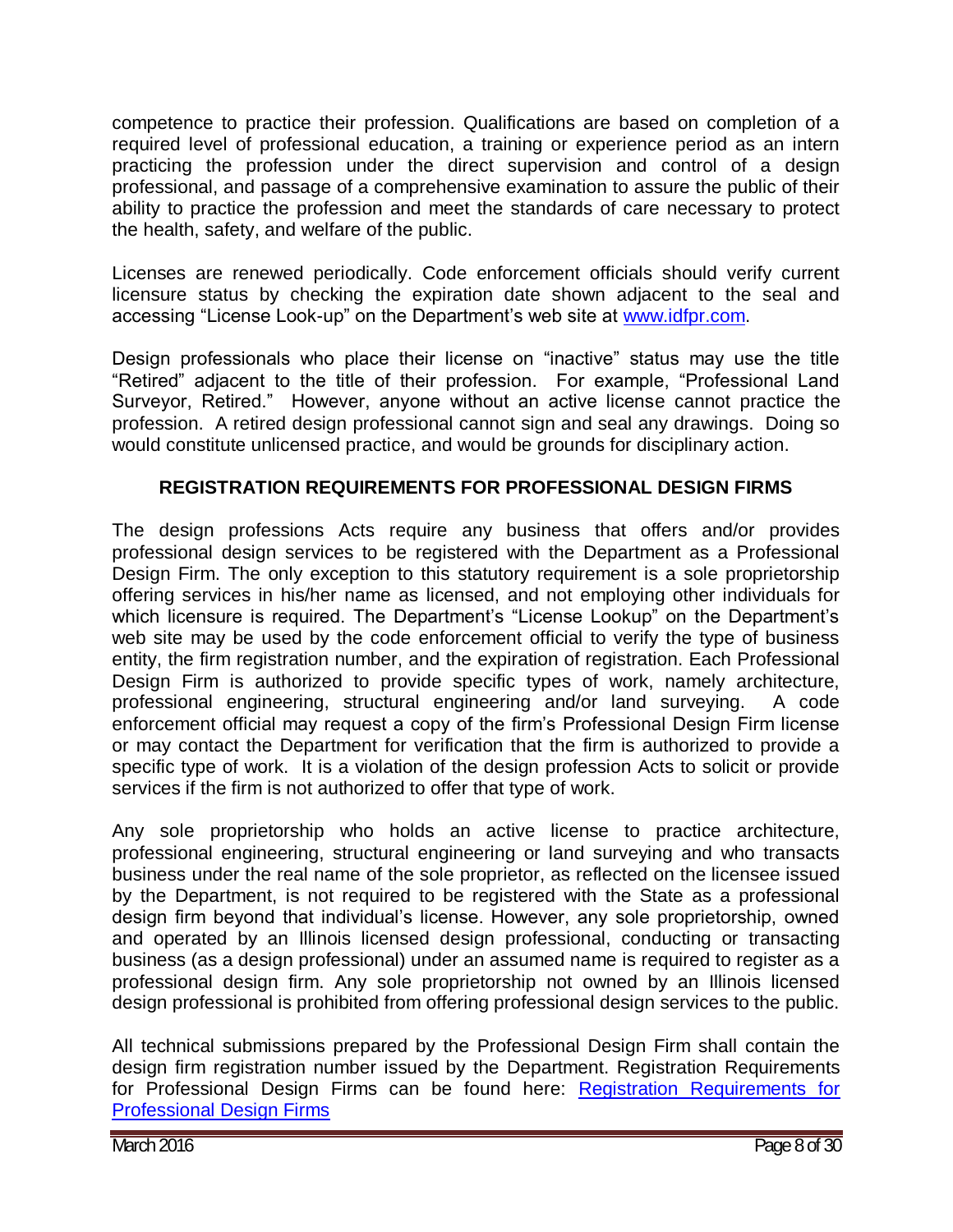#### **DESIGN/BUILD**

The design/build project delivery process is a method whereby an entity signs a single contract to provide a combination of professional design services and construction services. As used in the design profession Rules, design/build does not refer to contractual requirements for a subcontractor to retain a design professional to provide services related to performance of the contract. For example, the design/build rules do not apply to a steel fabricator who retains a structural engineer to design the stairs for a project.

A design/build entity shall not offer to provide or provide professional design services, unless it is registered as a professional design firm or it complies with specific requirements below from the Rules for the design profession Acts. Offering to provide professional design services includes, but is not limited to, displaying any sign, card, letter, advertisement or other device that might indicate to the public that the design/build entity is entitled to provide professional design services.

A design/build entity does not need to register as a professional design firm when:

- a design professional or a professional design firm registered in Illinois independently contracts with the design/build entity and participates substantially in all material aspects of the offering and providing of services relating to any bid process, contract negotiations, design, consultation, development, preparation and coordination of technical submissions, and verification of adherence to technical submissions and completion; and,
- at the time of offering services, a written disclosure shall be given to the client by the design/build entity identifying the Illinois licensed design professional(s) who will be engaged by, and is contractually responsible to, the design/build entity; and,
- the appropriate design professional will have direct supervision of the design work. The design/build entity also agrees that the professional design services will not be terminated on the project without replacement within 30 days by another Illinois licensed design professional.

#### **EXEMPTIONS**

Licensed design professionals may practice only within the scope of practice as defined by their Act and within their competency. A project may be exempt from one of the Acts, but not exempt under another Act or the applicable local ordinances.

#### **Illinois Architecture Practice Act**

Architects cannot practice land surveying or professional engineering in Illinois unless licensed as a land surveyor or professional engineer. Architects can practice structural engineering, when properly qualified to do so, but may not use the title "structural engineer."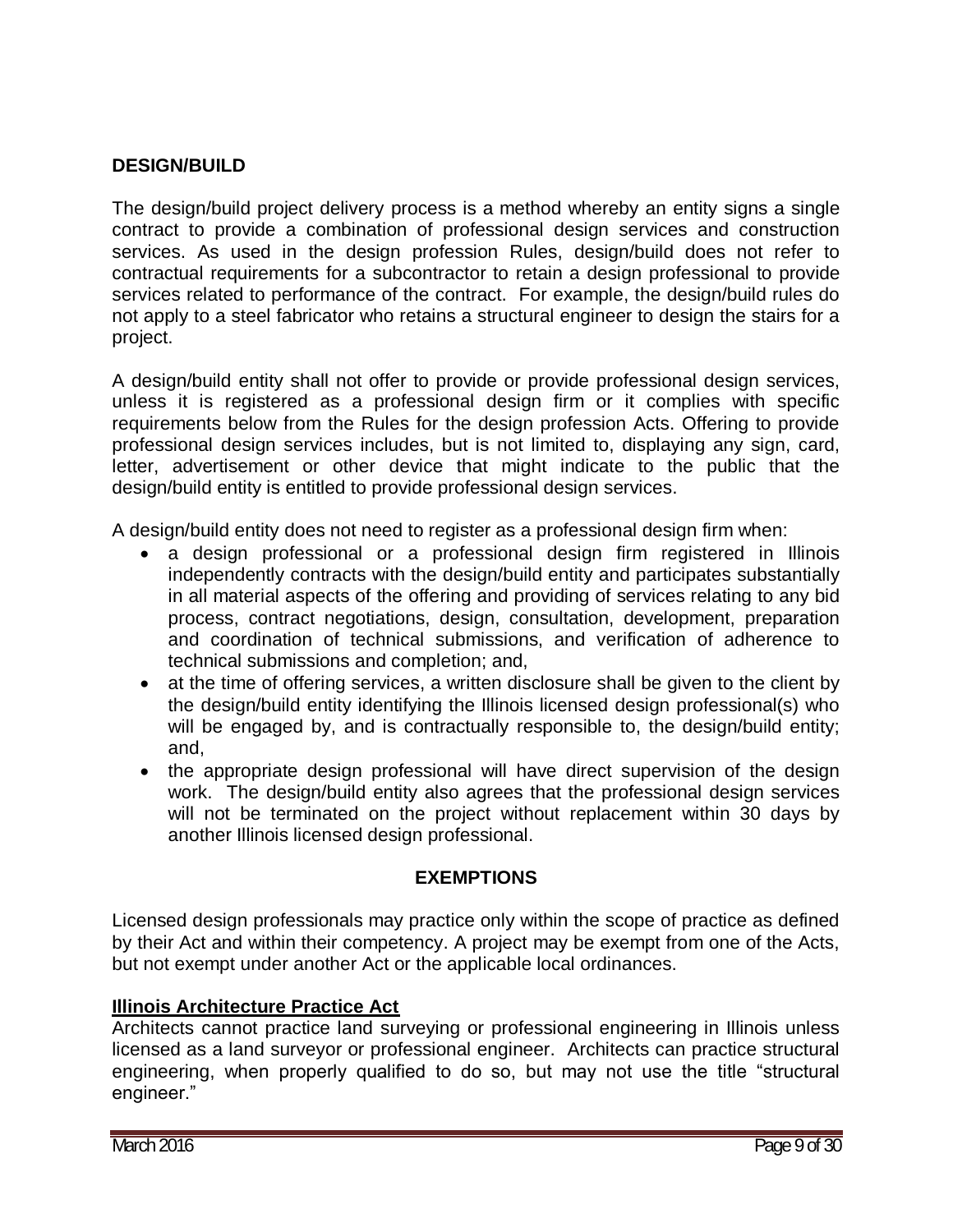The Architecture Practice Act does not apply to:

A. Buildings or structures outside the corporate limits of any municipality used for farm purposes.

B. Detached single family homes on a single lot.

C. Wood-framed, two-family homes on a single lot not more than two stories and basement in height.

D. Interior design services that do not involve life safety or structural changes.

Exemptions from Architecture Act are not exemptions from the Professional Engineering and Structural Engineering Acts.

Where when an ordinance of a unit of local government requires the involvement of a licensed architect for any buildings included in the preceding paragraphs (A) through (D), the requirements of this Act shall apply.

A building that was exempt under the provisions of A, B or C above, but due to a change in occupancy or use no longer meets the exemption, is subject to all the provisions of the Architecture Act. For example, an exempt farm building that becomes a commercial machine shop would not be exempt. If it subsequently becomes a farm building, it would become exempt. Interior alterations which result in life safety or structural changes of the building are subject to the requirement of this Act.

#### **Illinois Professional Land Surveyor Act**

Professional land surveyors cannot practice professional engineering, structural engineering or architecture in Illinois unless licensed as a professional engineer, structural engineer or architect in Illinois.

#### **Illinois Professional Engineering Practice Act**

Professional engineers cannot practice land surveying, structural engineering or architecture in Illinois unless licensed as a land surveyor, structural engineer or architect in Illinois.

The Professional Engineering Act does not prevent:

- 1. Services performed by employees of a business organization engaged in utility, industrial or manufacturing operations, or by employees of laboratory research affiliates of such business organization which are rendered in connection with the fabrication or production, sale, and installation of products, systems, or nonengineering services of the business organization or its affiliates.
- 2. Inspection, maintenance and service work done by employees of the State of Illinois, any political subdivision thereof or any municipality.

Exemptions from Architecture Act are not exemptions from the Professional Engineering and Structural Engineering Acts. The Professional Engineering Practice Act does not exempt single-family or multiple-unit residences.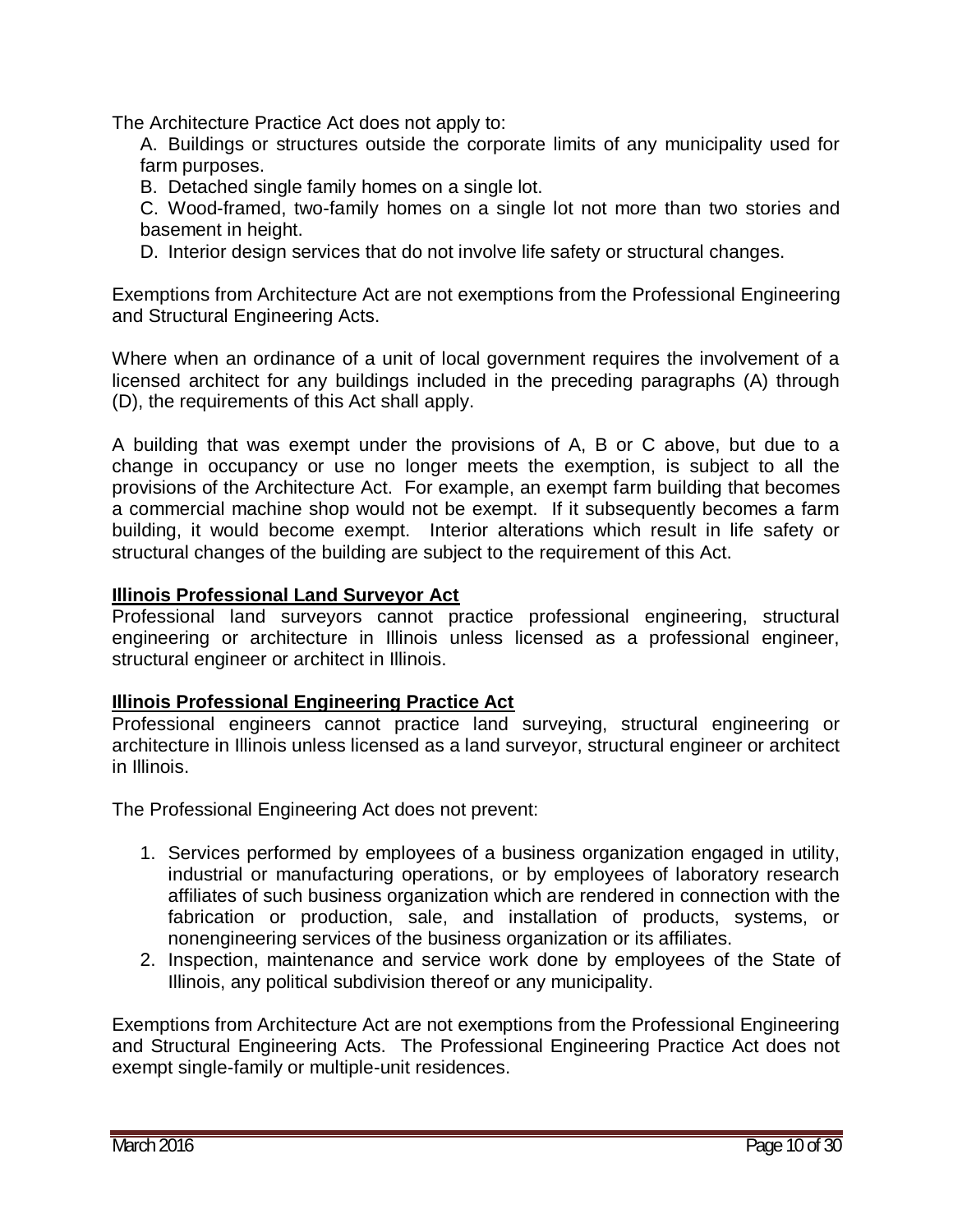## **Illinois Structural Engineering Licensing Act**

Structural engineers cannot practice professional engineering or land surveying in Illinois unless licensed as a professional engineer or land surveyor in Illinois. Structural engineers can practice architecture, when properly qualified to do so, but may not use the title "architect."

Exemptions from Architecture Act are not exemptions from the Professional Engineering and Structural Engineering Acts. The Structural Engineering Practice Act does not exempt single-family or multiple-unit residences.

| Design Profession            | <b>Required Text on Seal</b>                                                                                     | <b>Signature Requirements</b> |
|------------------------------|------------------------------------------------------------------------------------------------------------------|-------------------------------|
| Architect                    | number,<br>Licensee<br>license<br>name.<br>"Licensed Architect, State of Illinois"                               | Any means                     |
| <b>Professional Engineer</b> | number,<br>Licensee<br>license<br>name.<br>"Licensed Professional<br>Engineer<br>οf<br>Illinois"                 | Any means                     |
| <b>Structural Engineer</b>   | number,<br>Licensee<br>license<br>name,<br>"Licensed Structural Engineer," "State of<br>Illinois"                | Any means                     |
| Professional Land Surveyor   | number,<br>Licensee<br>license<br>name.<br>"Professional Land Surveyor, State of<br>Illinois", place of business | Any means                     |

## **PROFESSIONAL SEAL AND SIGNATURE REQUIREMENTS**

The examples below are suggestions for seals.



For all design professions:

1. The Acts do not specify the size, shape, or design of the seal. The image of the seal must be reproducible. (Embossed seals do not fulfill the requirements of the Acts.)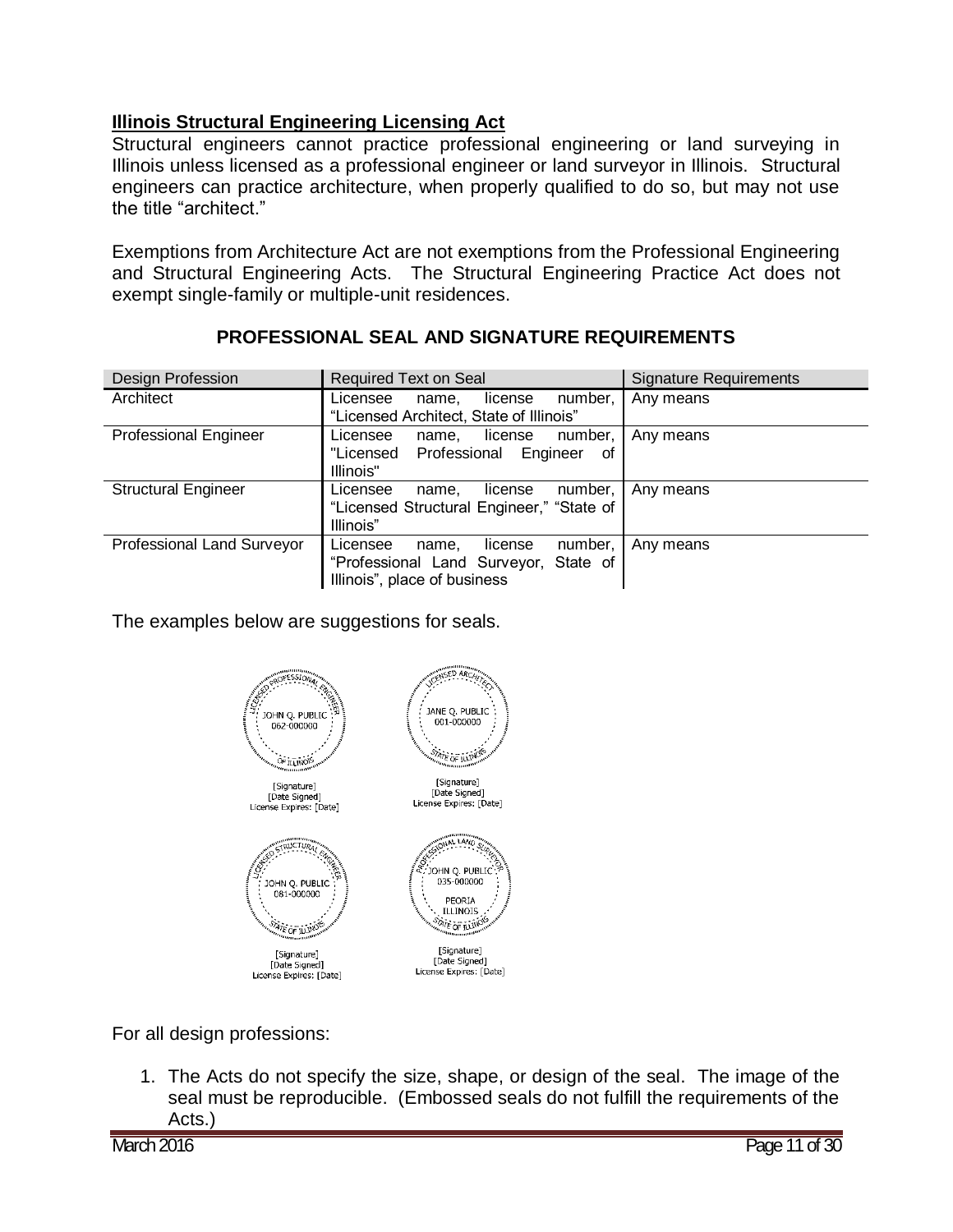- 2. The licensee's signature must appear with the seal. Architects and structural engineers may place their signature adjacent to the seal, on the same sheet as the seal, or the seal may be placed over the signature. Professional engineers and land surveyors must place their signature adjacent to the seal.
- 3. The current date and license expiration date must appear with the signature and seal.
- 4. The seal, signature and dates may be placed by any means, including electronically.
- 5. The licensee shall affix the signature, current date, date of license expiration and seal to the first sheet of any bound set or loose sheets prepared by the licensee or under that licensee's immediate supervision.
- 6. All documents or technical submissions prepared by a professional design firm shall contain the design firm registration number.

## **GUIDELINES FOR TECHNICAL SUBMISSIONS**

The following guidelines for technical submissions are oriented toward a typical commercial or institutional building project and are directed toward the usual submissions submitted to a code enforcement official for the purpose of obtaining a construction permit. Special use facilities, such as industrial plants, large multi-story buildings, amusement park rides, etc., will require different types of technical submissions. In any case, the following quidelines must not be construed as the complete set of documentation required to implement a typical construction project.

Code officials shall not issue a construction permit unless the technical submissions have been signed and sealed by appropriate design professionals.

#### **Technical Submissions Reviews**

Technical submissions for construction projects filed for approval for buildings, structures, or engineering works and plats of survey are to be prepared under the direct supervision and control of the design professional sealing and signing the documents. Such documents are generally reviewed by the code enforcement official to assure conformance with local laws, zoning, deed restrictions, codes and regulations, as well as applicable State and Federal laws. Technical submissions for all non-exempt (regulated) buildings or works are to have the seal(s) and original signature(s) of the design professional(s) with a current valid license who prepared or caused the submissions to be prepared. Seals shall be affixed in accordance with the respective Acts. When required by the local jurisdiction, technical submissions for exempt projects shall also comply with all standards and codes, as well as the Architecture Act, and shall be signed and sealed by the responsible architect.

In most cases, plans and specifications for buildings, structures or engineering works must be prepared by Illinois licensed design professionals. In some instances, plans and specifications for exempt buildings may not require the services of a licensed architect. However, local jurisdictions may require the services of a licensed architect even for exempt buildings. Local jurisdictions have the right to enact ordinances more stringent than those of the State.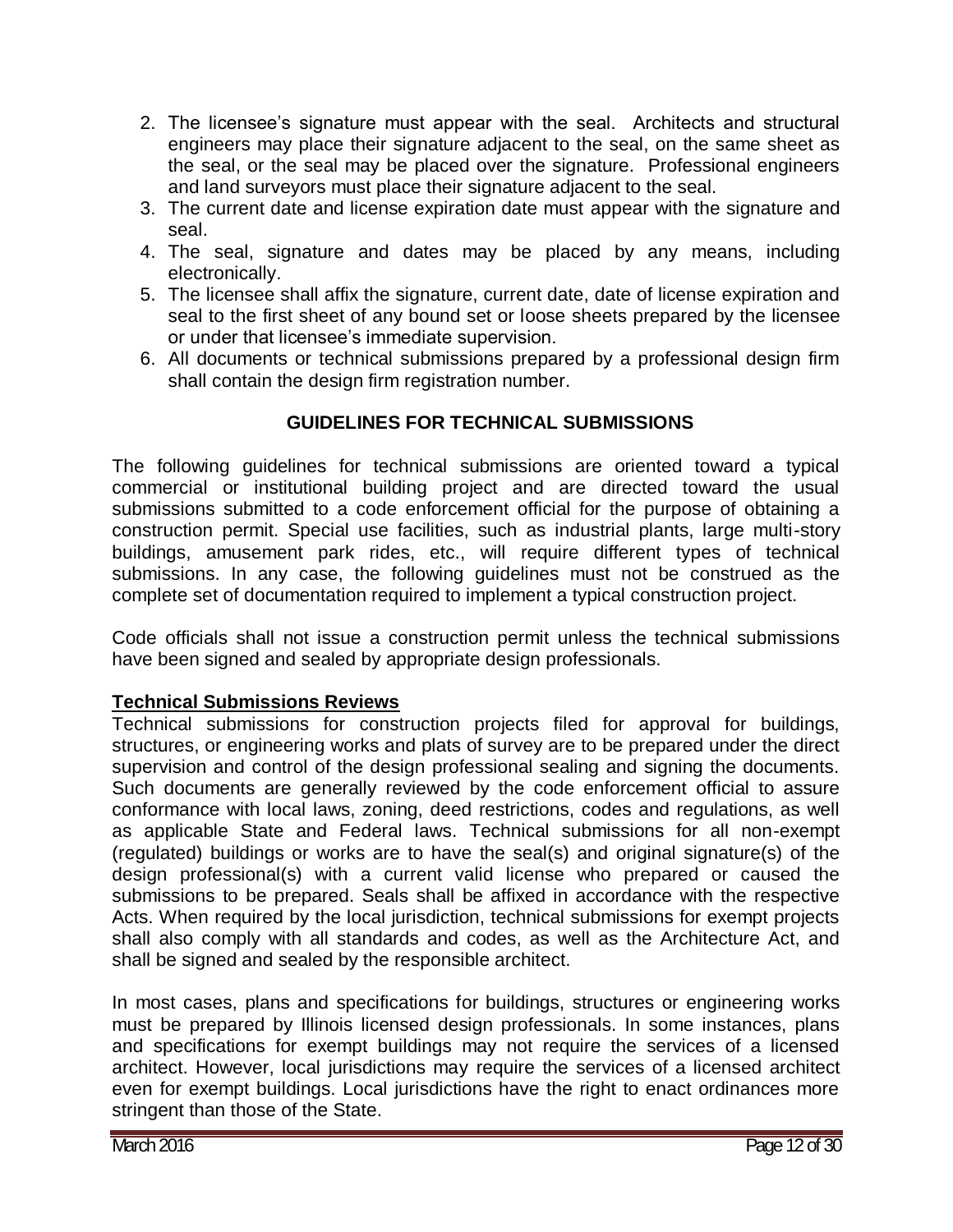Technical submissions submitted to the code enforcement official should be sufficient to clearly show the project in its entirety with emphasis on the following:

- 1. Scope of the work;
- 2. Building code compliance;
- 3. Structural integrity;
- 4. Life safety assurance;
- 5. Architectural and environmental barriers;
- 6. Electrical and mechanical system design details;
- 7. Industrial process design details including analysis of operational hazards.

The minimum required technical submissions will depend upon the size, nature and complexity of the project. All technical submissions must comply with the design professionals Acts and Rules, and follow a reasonable standard of care. They should contain sufficient information about the design basis and assumptions to permit review and reproduction of the design solution.

#### **Technical submissions include (but are not limited to):**

#### **1. Drawings**

(Some of the data may be included in other technical submissions such as specifications, studies, or calculations)

- a. Cover Sheets
	- (1) Project shall be identified.
	- (2) Project address.
	- (3) The Professional Design Firm(s) and the firm registration number(s) issued by the Department of Financial and Professional Regulation shall be shown.
	- (4) All applicable codes utilized on the project shall be listed.
	- (5) Index of all drawings shall be included.
	- (6) Seal(s) and signatures(s) of responsible design professional(s) and indication as to which of the indexed drawings the seal applies, the expiration date of the license, and registration number of the Professional Design Firm shall be affixed.
	- (7) Other items required by the local enforcement agency shall be included.

It is common for technical submissions to contain drawings prepared by several professionals (i.e. architect, structural engineer, professional engineer, and professional land surveyor). Each design professional will seal and sign that portion of the technical submissions for which they are responsible. Therefore, one set of technical submissions may contain drawings that bear the seal and signature of more than one licensed design professional and professional design firm

- b. Land Surveys
	- (1) Boundary Survey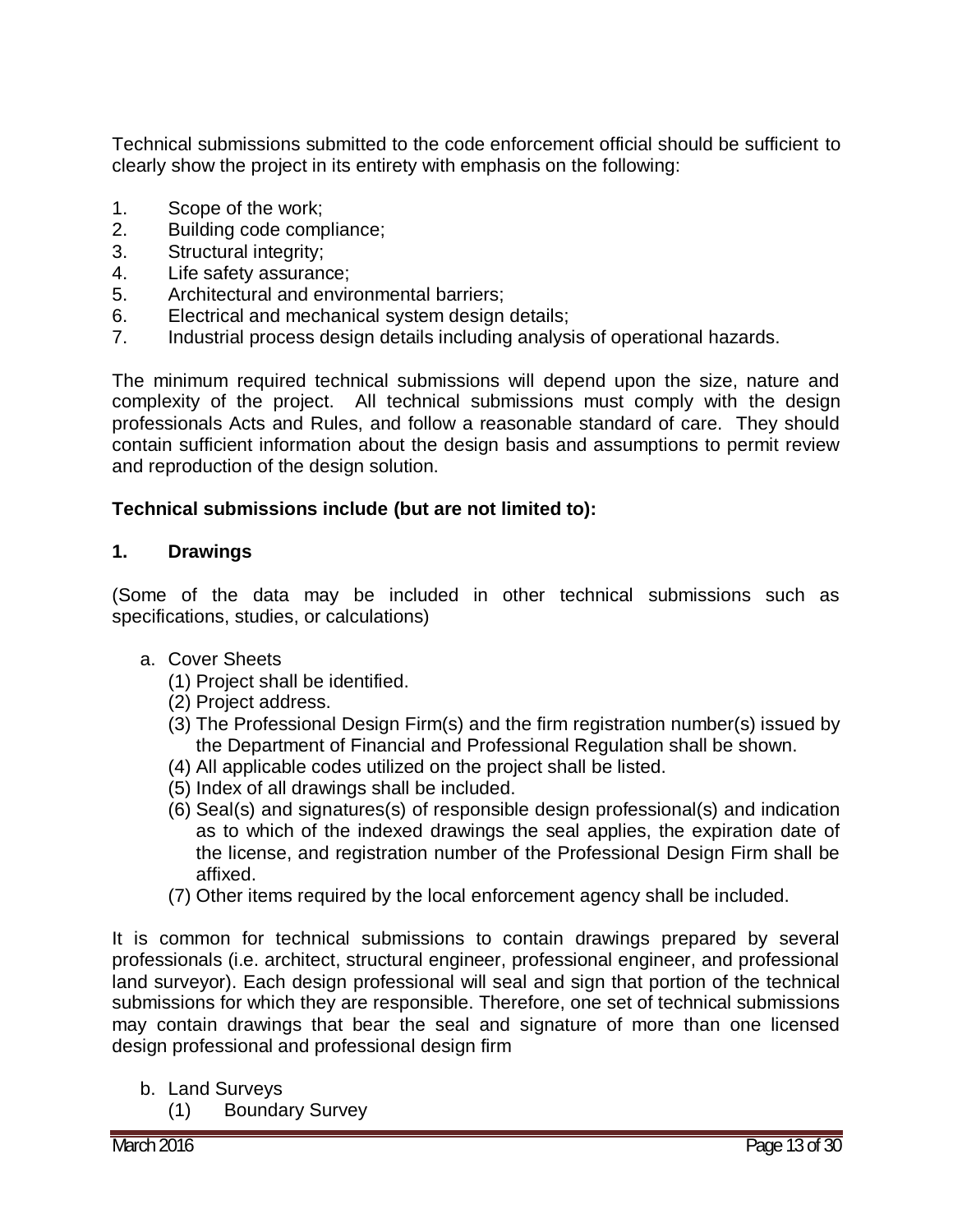A boundary survey establishes the location of property lines in relation to well recognized and established points of reference, adjoining properties, and rights of way. It shows angles, bearings or azimuths, linear dimensions and curves. Typically, boundary surveys may also show improvements (buildings, roadways, utilities, etc.), rights of way, easements, vegetation, FEMA flood plain designations, and required set-backs. Boundary surveys can only be prepared by professional land surveyors.

#### (2) Topographic Survey

A topographic survey shows the horizontal and/or vertical locations of existing natural or man-made features of a particular piece of land. A topographic survey may also depict land boundaries, in which case it is a boundary and topographic survey. A licensed professional engineer knowledgeable in topographical survey may perform a topographic survey specific to his/her design project. A licensed professional engineer may not, however, offer topographic surveying services independent of his/her specific design project. A boundary and topographic survey can only be prepared by a professional land surveyor.

#### c. Site Plan

A site plan shows the proposed building location as it relates to the property. It may also show existing and proposed utilities, roadways, topography, drainage and other improvements. If a site plan shows any technical information, such as dimensions or bearings, relating to boundaries, the site plan must be signed and sealed by a professional land surveyor, as well as the design professional responsible for the proposed conditions. This includes the case where a boundary survey of existing conditions is used as an underlay or background for the proposed conditions.

- d. Floor, Roof and Reflected Ceiling Plans
- e. Exterior Elevations
- f. Building Sections and Wall Sections
- g. Foundation Plan Geotechnical reports must be prepared by or under the supervision of a licensed professional engineer.
- h. Floor and Roof Framing Plans
- i. Mechanical System/Mechanical Arrangement Drawings No part of the mechanical design may be delegated by the design professional via a "performance specification" to a mechanical contractor who is not a licensed design professional.
- j. Plumbing System
- k. Fire Protection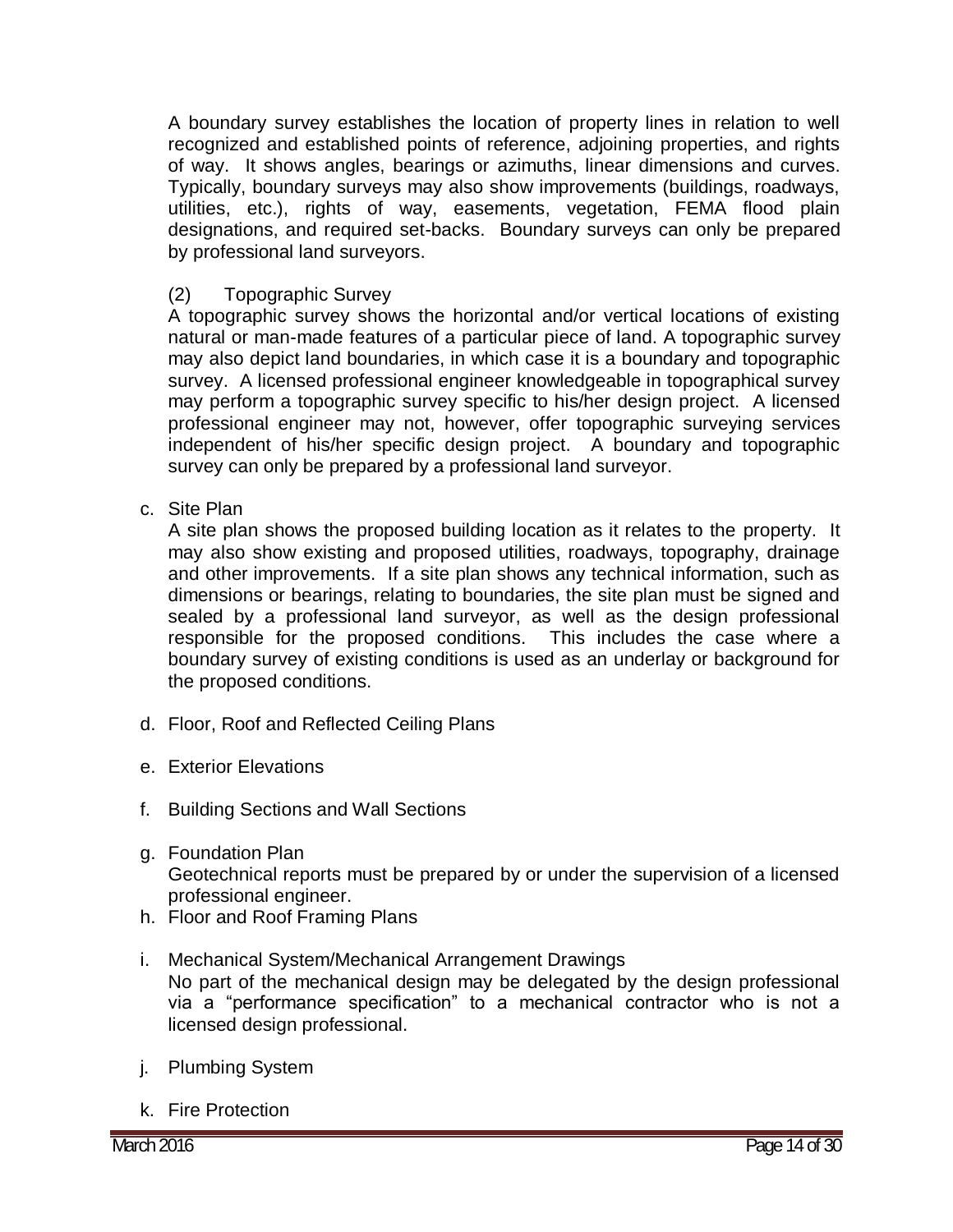l. Fire Suppression System

No part of the fire suppression system may be delegated by the design professional via a "performance specification" to a contractor who is not a licensed design professional.

m. Electrical System

No part of the electrical design may be delegated by the design professional via a "performance specification" to an electrical contractor who is not a licensed design professional.

#### **2. Structural Calculations**

When required by the code enforcement official, provide calculations for the structural system of the project for both vertical and lateral loads. For computer analyses, sufficient input, output, design assumptions and other information should be submitted to permit review and reproduction of the calculations.

#### **3. Specifications**

#### **4. Addenda and Changes**

#### **5. Quality Standards**

#### **Sealing and Signing Plans and Specifications**

By affixing the design professional's seal and signing the technical submissions, the design professional affirms that the technical submissions submitted to the code enforcement official for review and permit issuance have been prepared by or under the direct supervision and control of that licensed design professional and to the best of the design professional's knowledge and belief those documents comply with applicable laws, codes and ordinances. Design professionals can affix their seal and signature only to work that they have prepared themselves, or was prepared under their supervision. Code enforcement officials may question the licensee or request documentation to ensure that the work was legitimately provided by or under the supervision of the licensee, and that the design professional did not engage in illegal "plan stamping." ("Plan stamping" is affixing a seal and signature to work not performed by the licensee or under their supervision, for which the licensee has little or no personal knowledge.)

In addition to the drawings and project manuals which are sealed and signed, all loose individual copies of drawings or specifications, change orders that alter technical submissions, and other documents utilized as technical submissions to the code enforcement official shall also bear the design professional's seal and signature.

#### **Permit Issuance**

Permits for construction should be issued only for projects which comply with the above requirements. Before a permit can be issued by the local jurisdiction, special permits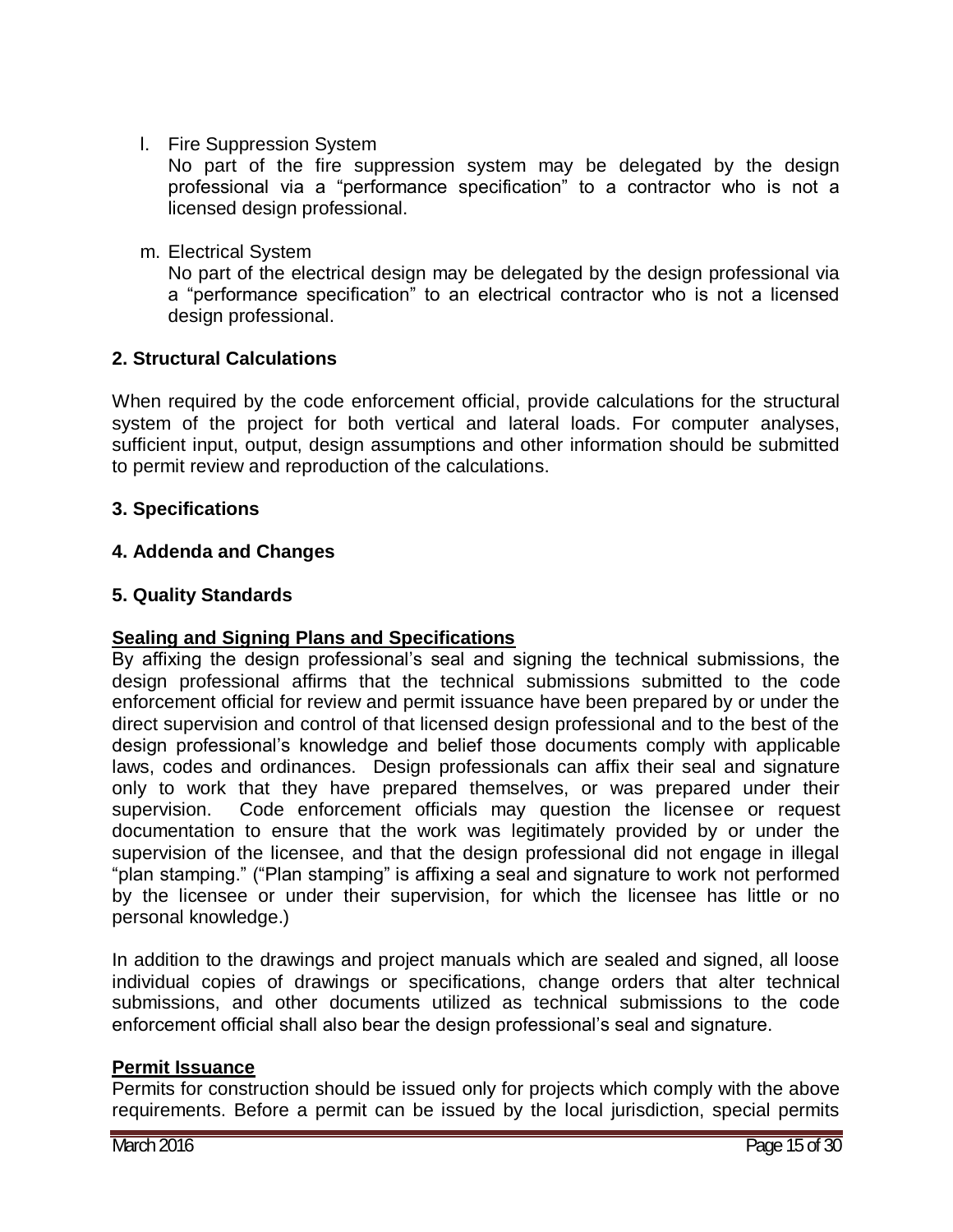may be required from the Illinois Historic Preservation Agency, the U.S. or Illinois Environmental Protection Agency, the U.S. or Illinois Department of Transportation, the U.S. Army Corps of Engineers, Department of Natural Resources, the U.S. Coast Guard, Federal Aviation Administration, or other federal, state or local agencies and jurisdictions. The owner or design professional(s) should investigate fully what codes and regulations pertain to the project and the site.

### **Modifications of Technical Submissions**

No modifications to technical submissions shall be made except by the design professional(s) of Record who signed and sealed the documents. The code enforcement official may require that such modifications be filed with the approving jurisdiction. All modifications shall be treated the same as the original documents, and shall bear the seal and signature of all pertinent design professionals.

### **DISCIPLINE AND PENALTIES**

The design professional Acts are State law. Violations of these Acts or their associated Rules are violations of State law that may result in civil penalties and could subject a person to criminal prosecution. The following are some of the offenses:

- Using the title professional land surveyor, architect, structural engineer or professional engineer or any of the derivations of those titles, without holding an active license in this State as such.
- Attempting to use the seal of another.
- Affixing a seal to technical submissions that have not been prepared under the licensee's supervision.
- Aiding or assisting another to violate an Act.
- Negligence, incompetence or misconduct in the practice of a profession.
- Dishonorable, unethical or unprofessional conduct of a character likely to deceive, defraud or harm the public.
- Making a false statement of compliance pursuant to the Environmental Barriers Act.
- Making a false or misleading statement to the Department.

Each Act provides that the first offense is a Class A misdemeanor; any subsequent offense constitutes a Class 4 felony. In addition to the possibility of criminal prosecution, the Department has the authority to levy fines, up to \$10,000 per offense, for violations of these Acts or their associated Rules. The Attorney General's office has additional fines and equitable remedies that may be imposed for violations of the Environmental Barriers Act and the Accessibility Code.

#### **VIOLATIONS REPORTING PROCESS**

In order to protect the health, safety and welfare of the public, code enforcement officials are requested to report all violations of the respective design professionals licensing Acts by making a formal complaint with the Department of Financial and Professional Regulation.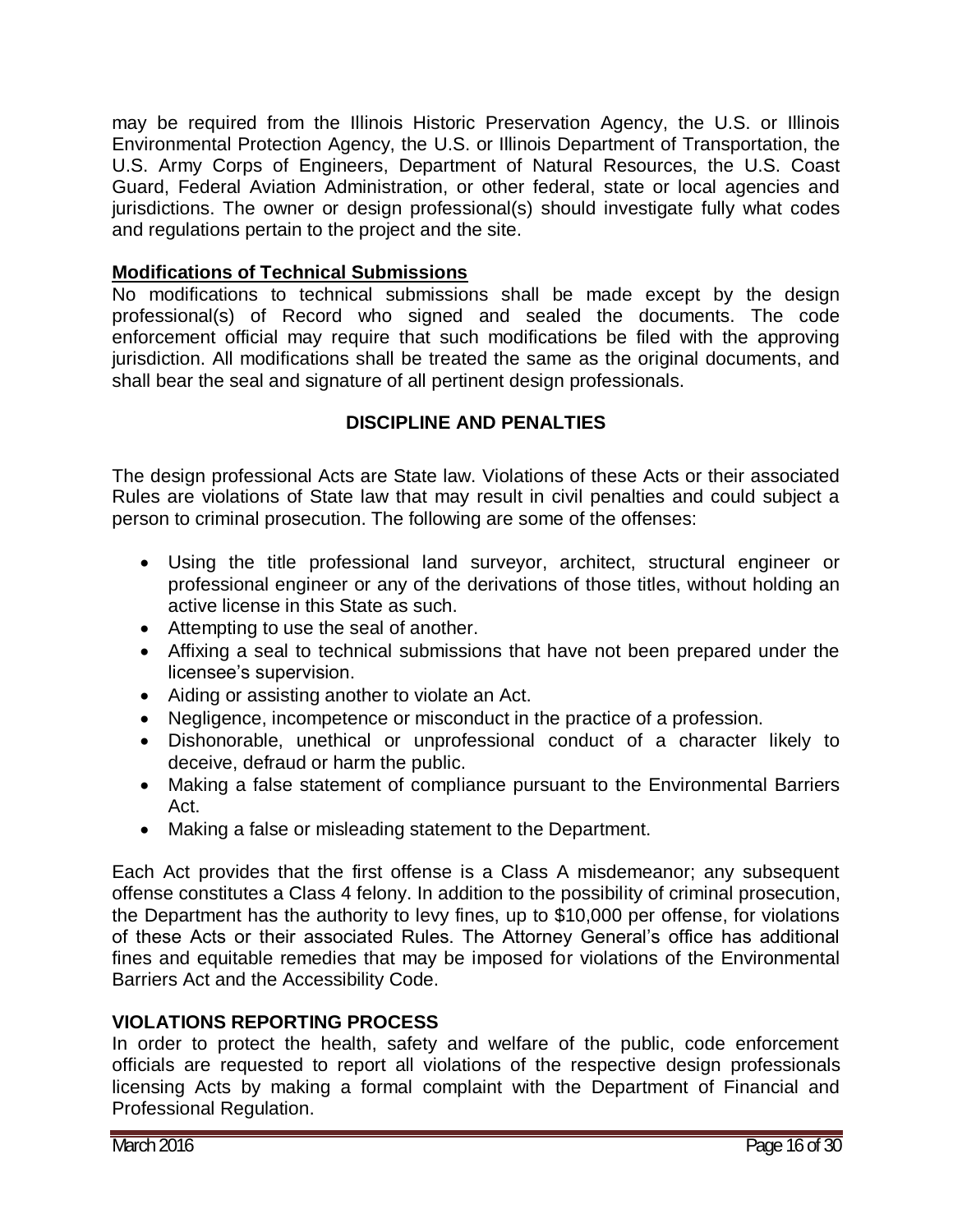Under the Rules of the Illinois Architecture Practice Act, the Illinois Professional Land Surveyor Act, the Illinois Professional Engineering Practice Act, and the Illinois Structural Engineering Act, all licensed design professionals are required to report violations of the respective Acts. This includes violations by design professionals as well as unlicensed practice.

If you have a question regarding legal interpretations of the design Acts, contact the IDFPR General Counsel's office in Chicago at 312-814-4500, and request to speak with the attorney handling the design professions. Hours are normally Monday through Friday, 8:30 a.m. to 5:00 p.m.

If you wish to report a possible violation of the design Acts, you may file a complaint via the Internet at [www.idfpr.com,](http://www.idfpr.com/) or you can contact the Complaint Intake Unit in the Chicago office at 312-814-6910 or by a letter to Complaint Intake Unit, Department of Financial and Professional Regulation, James R. Thompson Center, 100 West Randolph Street, Chicago, Illinois 60601. Hours are normally Monday through Friday, 8:30 a.m. to 5:00 p.m.

The Department has prepared a form to assist you in filing your complaint, which may be obtained from the Department or the Department's website at [www.idfpr.com.](http://www.idfpr.com/) Complaints can also be submitted via the Department's website. However, a phone call or letter will suffice.

Be sure to retain copies of drawings or other documents submitted to the code enforcement office that may form the basis of the complaint (even though the violator may wish to recover them to avoid your filing of the complaint). Processing a complaint can be expedited by providing copies of relevant documents with the complaint.

Complaints may be filed anonymously if the complainant feels intimidated or at risk in any manner.

Thank you for your help.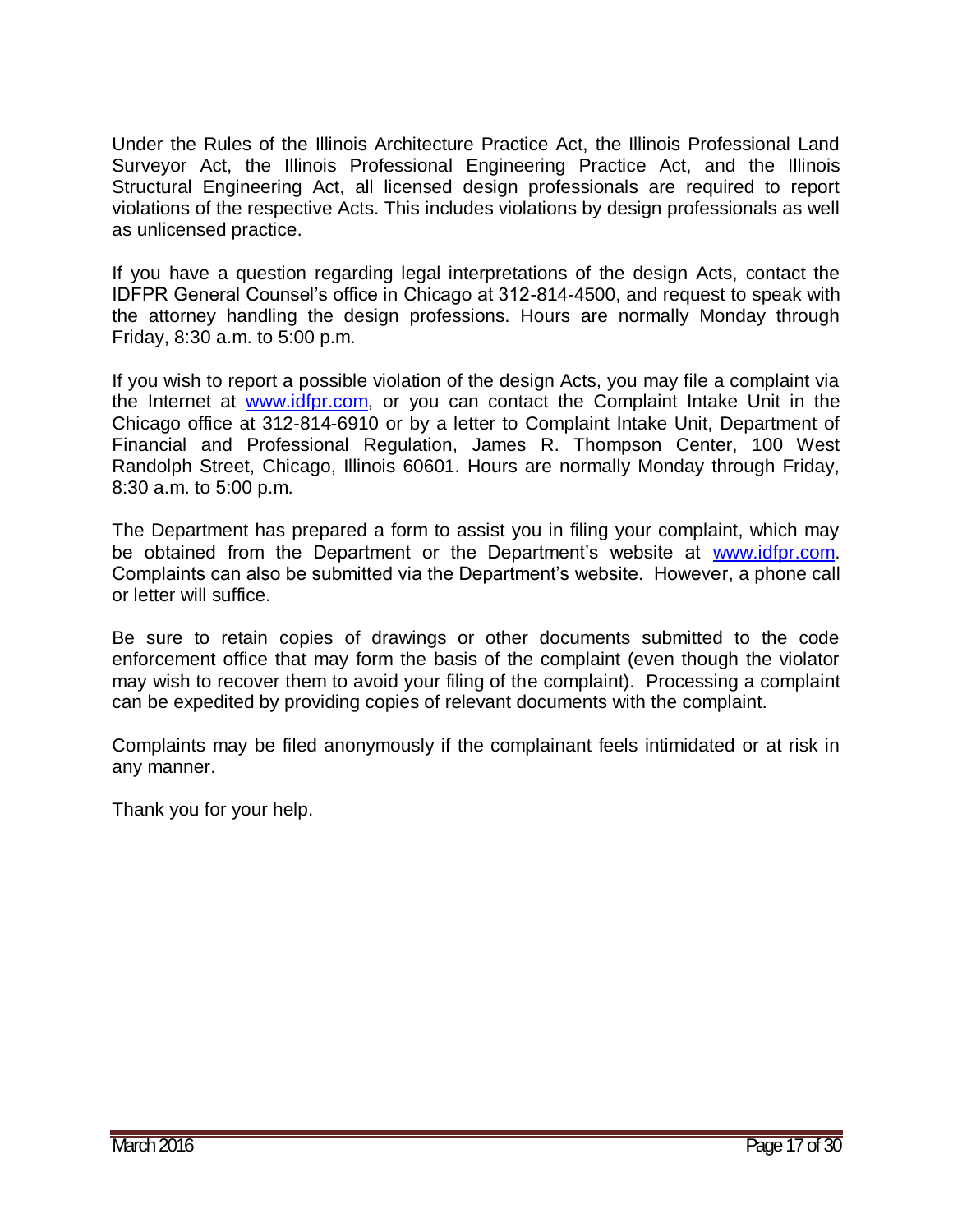#### **FREQUENTLY ASKED QUESTIONS AND ANSWERS**

The following responses are based upon the State statutes; however, local ordinances may be more stringent.

1. Can architects sign and seal technical submissions prepared by unlicensed consultants?

No. This would constitute illegal "plan stamping," and subject the architect to disciplinary action. Ref: Section 305/6.

2. May architects sign and seal drawings prepared by others?

An architect may sign and seal drawings prepared by his/her employees and drawings prepared by employees of other Illinois licensed architects when prepared under the architect's responsible control. An architect may also sign and seal drawings prepared by the architect's Illinois licensed consultants which the architect intends to integrate into his/her work. The architect is obligated to have control over and detailed professional knowledge of the content of the technical submissions during their preparation as is ordinarily exercised by architects applying the required professional standard of care. Merely reviewing or reviewing and correcting the technical submissions prepared by others, even if they are licensed, does not constitute "responsible control" by the architect.

Licensed professional engineers and structural engineers are also required to sign and seal any technical submissions they prepare even though they may be signed and sealed by the licensed architect into whose work the technical submissions are integrated. Ref: Section 305/14 and 68 Ill. Adm. Code Section 1150.90(e).

3. Are professional engineers and structural engineers required to seal all technical submissions they prepared even though they are sealed by an architect?

Yes. All portions of technical submissions prepared by or under the personal supervision of a professional engineer or structural engineer shall bear that engineer's seal, signature, and license expiration date. Ref: Section 325/14 and Section 340/12.

4. Is an architect required to sign and seal the construction documents that the architect has prepared for a project that is exempt from the Architecture Act and is not located within a jurisdiction that requires the architect to do so?

No. However, if the architect has engaged in activities in connection with the exempt project that would constitute the practice of architecture on a non-exempt (regulated) project, the architect will be held to the standards of practice otherwise set forth in the Act. While it is not required, it is recommended that the architect sign and seal the documents for construction.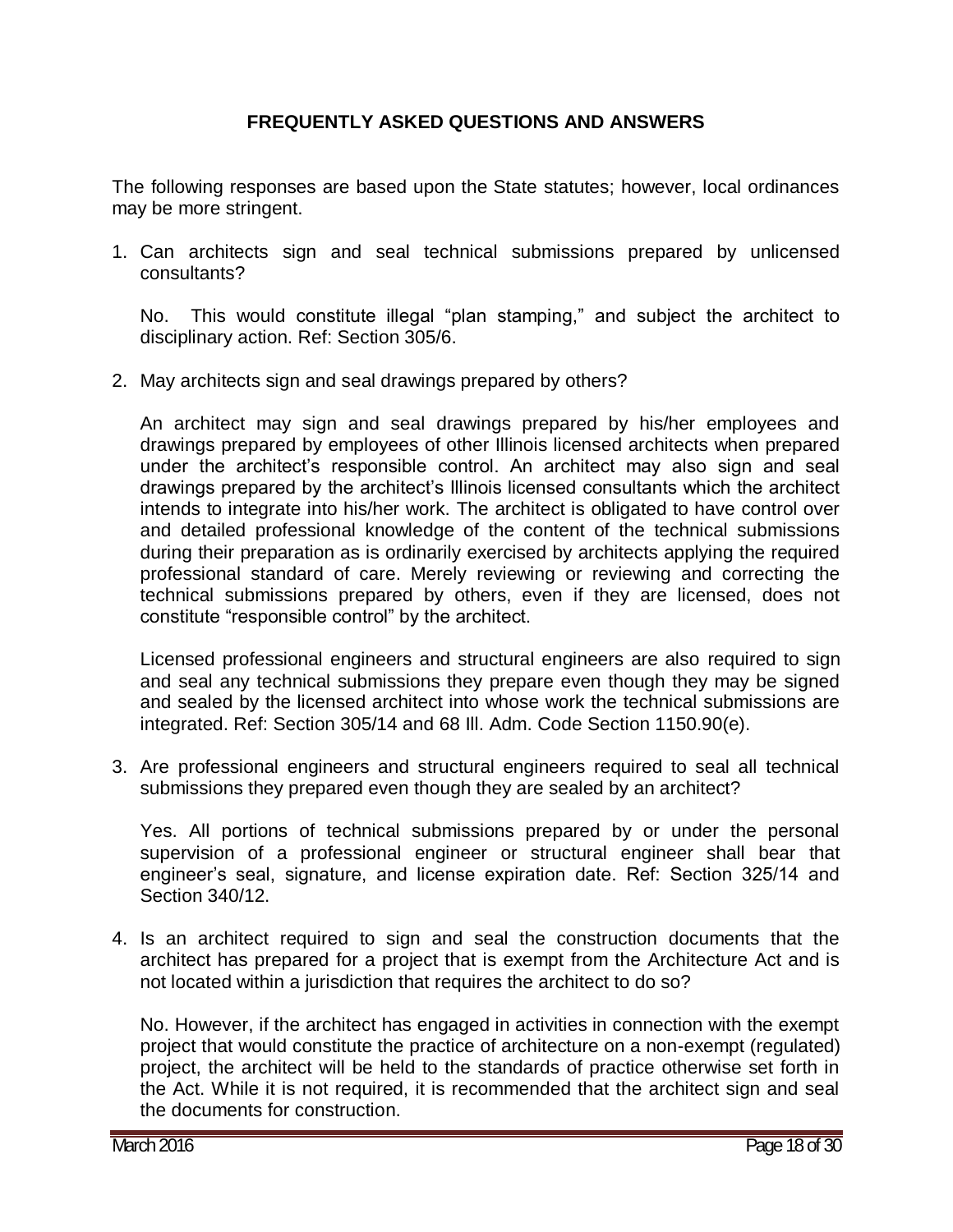5. Must each page of a set of technical submissions be sealed and signed by the licensed design professional who prepares them?

No. A design professional is required to seal and sign the cover or first sheet with an index of the bound set of the technical submissions which may include any calculations. In addition, professional engineers and structural engineers must sign and seal individual portions of technical submissions for which they are legally responsible. Local jurisdictions may require each sheet to be signed and sealed by the design professional responsible for the work. All loose sheets of any kind, including change orders that alter technical submissions and all other documentation or technical submissions are to be individually sealed and signed by the design professional.

6. May code enforcement officials require the design professional of record to seal and sign the drawings of a licensed consultant?

No. Design professionals are required to seal and sign what they have personally prepared or what others have prepared under their direct supervision and control. Design professionals acting as consultants must seal and sign their own technical submissions.

7. Do all components of a building or structure have to be shown on the design drawings?

The design drawings submitted to the code enforcement official must provide all components that affect the health, safety and welfare of the public. The technical submissions must provide sufficient information for the code enforcement official to evaluate the application for a permit. A code enforcement official may require additional design drawings before a permit is granted.

8. May a design professional show items on technical submissions that require a contractor to provide professional design services?

A design professional can schematically show a component or system that a contractor or manufacturer is to provide with properly sealed and signed documentation. However, if the design professional shows specific information related to the design, the design professional of record must ensure that the information and design is complete.

9. Is a design professional responsible for everything shown the drawings they have signed and sealed?

Yes. A design professional is responsible for all information shown on technical submissions they have signed and sealed, even if technical submissions delegate design responsibility to another design professional retained by the contractor.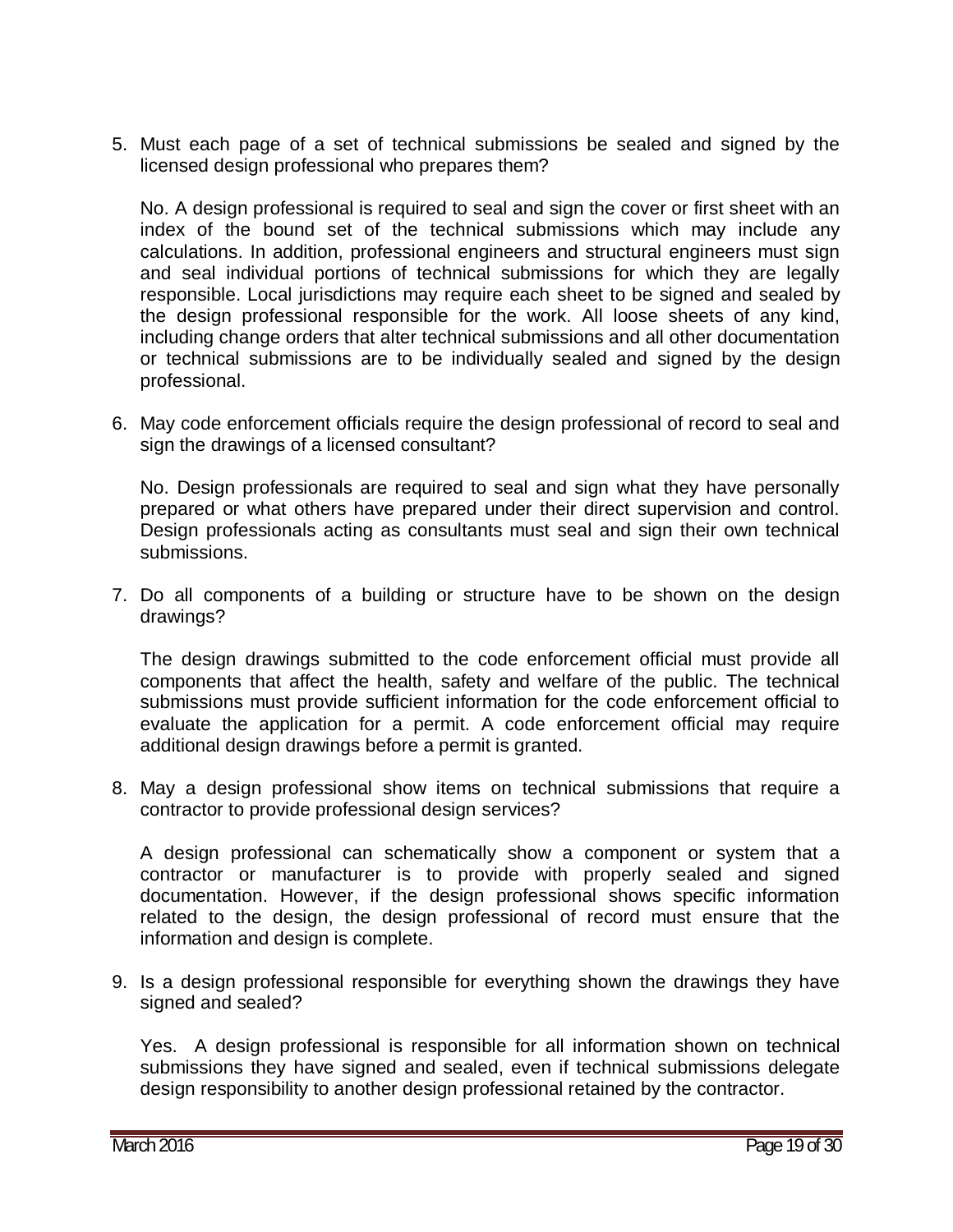10.Can an owner, builder, contractor or code enforcement official make changes to a design professional's plans?

No. Plans prepared by an Illinois licensed design professional can only be changed by that design professional.

11.Who may issue change orders and addenda to technical submissions?

Change orders, additional drawings, and/or addenda that alter technical submissions for structures or buildings must bear the seal and signature of the licensed design professional of record responsible for the modifications, including the design firm registration number, if applicable, and should be submitted to the code enforcement official.

12.May code enforcement officials require a design professional to certify that the construction of a project is in conformance with the design documents?

The design professional is not statutorily required under the practice Acts to certify that the construction work is in conformance. However, local ordinances may require a statement that to the best of the design professional's knowledge and belief, the condition of the project is in conformance with the design documents and applicable building codes. Some jurisdictions require such a statement before a Certificate of Use or Occupancy will be issued.

13.May a structural engineer seal and sign drawings prepared by others?

A structural engineer may seal and sign drawings, with the exception of professional engineering technical submissions, prepared by others, provided that the technical submissions have been sufficiently reviewed to ensure that they have met the standards of professional skill and diligence. In reviewing the work of others, the licensed structural engineer shall, where necessary, do calculations, redesign, or any other work necessary to meet such standards. The structural engineer shall retain evidence of having completed such review. The documents sealed by the licensed structural engineer should be of no lesser quality than if they had been produced by that licensed structural engineer. The licensed structural engineer who seals the work of others is obligated to provide sufficient supervision and review of such work so that the public is protected. Ref: Section 340/12

14.May professional engineers seal design documents that they review and accept responsibility for if such design documents were not prepared by them or under their direct supervision and control?

No. The Act does not permit professional engineers to seal designs that they did not either prepare personally or that were not prepared under their direct supervision and control. Ref. PE Act Section 325/14.

15.Are there limitations on the types of technical submissions a design professional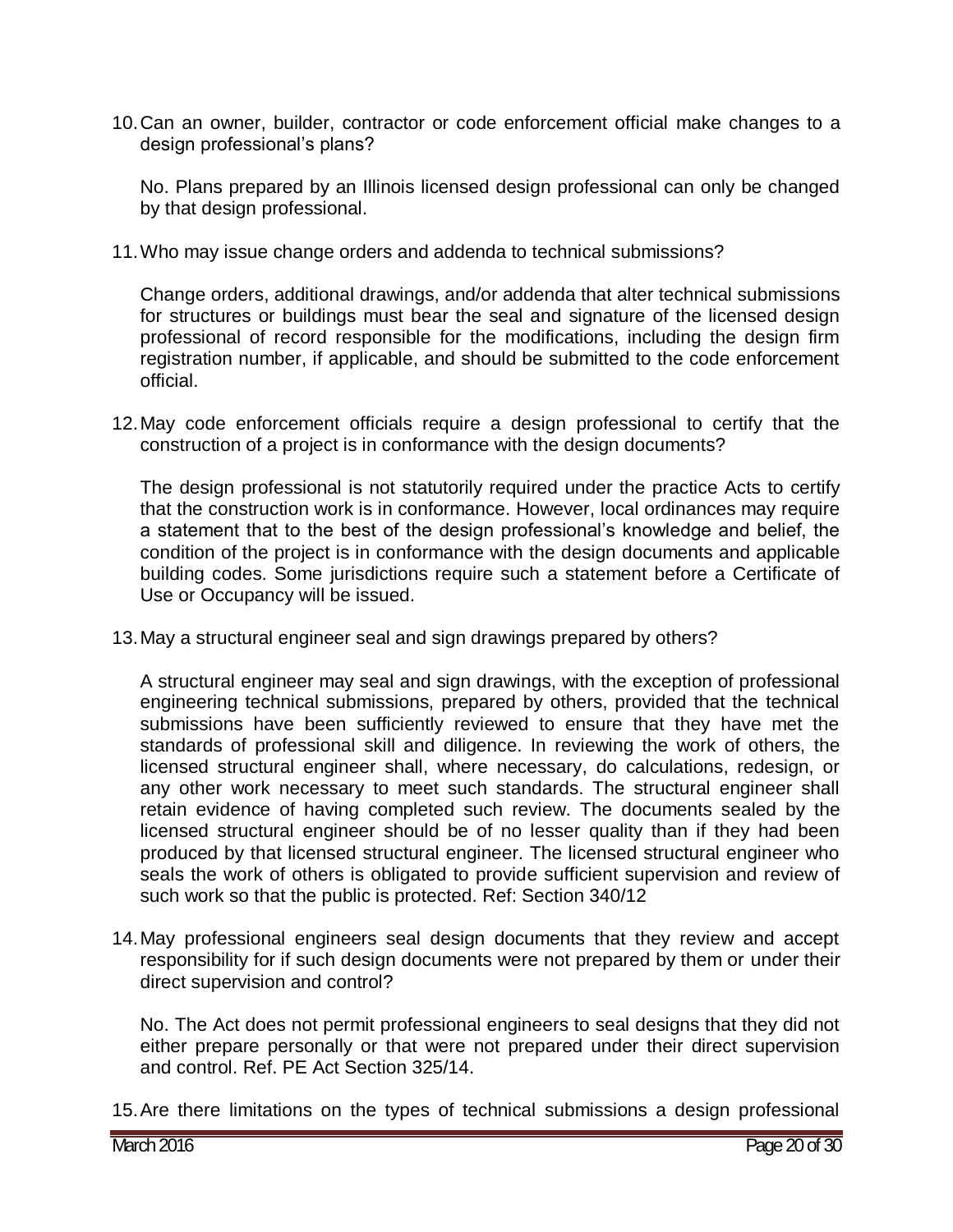may prepare, seal and sign?

Yes. The design professional may only prepare, seal, and sign technical submissions that are within the scope of the licensee's competency and prepared under their personal supervision. Ref: 68 Ill. Adm. Code Section 1150.90(a)(1), 1270.57(d), 1380.300(b), 1480.210(b).

16.I have a set of plans sealed and signed by a design professional licensed in a state other than Illinois. Does the plan submittal meet the requirements for a design professional in Illinois?

No. Subject to the exceptions on page 11 only design professionals currently licensed by the State of Illinois may offer services, design, and seal technical submissions for projects to be constructed in Illinois. Professionals licensed in other states must obtain licensure in Illinois prior to initiation of any services offered or provided for a project within Illinois. The out-of-state design professional would be considered practicing in Illinois without a license and may be subjected to disciplinary action, including civil and criminal penalties. Ref: 305/23.5, Section 305/3, Section 325/39, Section 325/24 Section 330/43, and Section 340/20.5.

17.What procedure should a code enforcement official follow when the original design professional is no longer the design professional of record and design changes or corrections are required?

The code enforcement official should notify the owner of the project that the design professional has withdrawn his certification from the project, and it is the owner's responsibility to hire another licensed design professional. Multiple seals may be required with clear delineation of the portions of the documents for which each has responsibility.

18.Can design professionals of record withdraw or rescind their seals for monetary reasons?

No. It would be unprofessional conduct. Design professionals may withdraw their seals if they discover that the construction of the project could adversely affect the public's health, safety, or welfare.

19.In the event that a design professional dies or becomes incapacitated during preparation of the technical submissions, must the owner hire a new design professional and prepare all new documents?

In the event of the death or incapacity of a design professional, a subsequent design professional shall be engaged. The subsequent design professional may utilize the drawings, specifications, reports or other professional work produced by the deceased or incapacitated design professional.

20.May an unlicensed individual prepare plans and specifications for interior space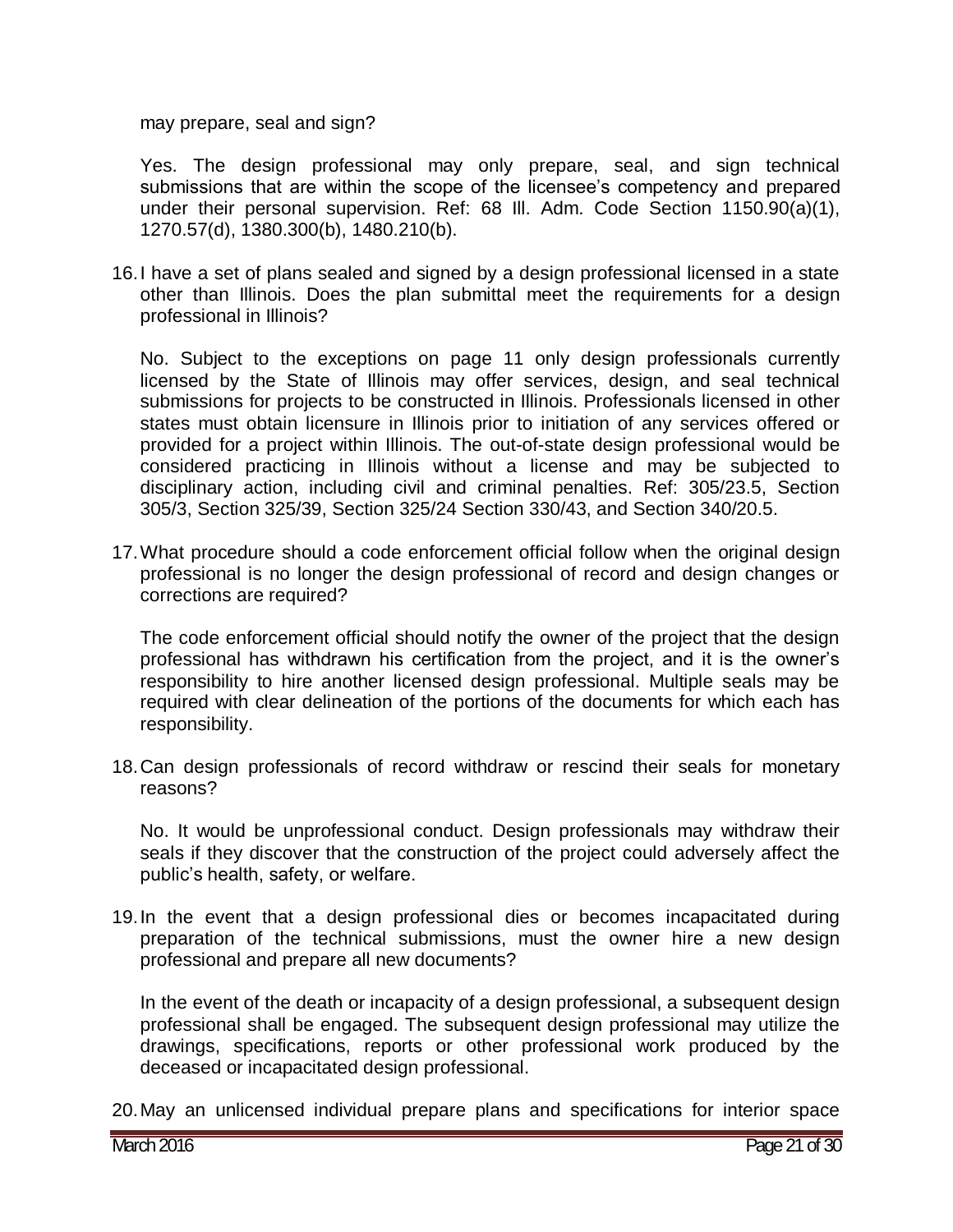planning and/or remodeling of non-exempted (regulated) buildings?

Exceptions to the design professions' licensure laws allow alterations that do not result in changes affecting life-safety or structural changes in certain instances. Quite often "interior space planning" involves mechanical/electrical systems and other areas requiring expertise beyond the capabilities of an unlicensed individual. Those systems requiring the application of engineering principles and data must be designed and the documents prepared by an Illinois licensed professional engineer, structural engineer or architect, as appropriate.

21.If an unlicensed individual prepares plans for a non-exempt (regulated) building or structure and applies for a permit for construction, should the code enforcement official suggest the individual seeking a permit contact an architect or engineer to have the plans and specifications reviewed and sealed?

No. This constitutes unlicensed practice, and the code enforcement official should notify the Department of Financial and Professional Regulation. Furthermore, architects, professional engineers and professional land surveyors can only sign and seal technical submissions that were prepared under their supervision. Affixing their seal to technical submissions not prepared under their supervision would constitute "plan stamping", and subject the licensee to disciplinary action.

22.When is a farm building considered a non-exempt building that requires an architect's seal?

Buildings constructed on farmland for the express use in the storage and/or processing of the farmer's livestock and crops are considered exempt buildings. It is recognized that it may be necessary for farmers to work on a reciprocal basis, and therefore, they might occasionally store or process each other's livestock or crops. However, if a building is constructed for the express purpose of occupancy by the general public and is clearly being used for a commercial venture, the building is then subject to the requirements of the Architecture Practice Act. Examples of buildings that are non-exempt are grain elevators, produce stores, and horse stables and riding arenas open to the public.

23.Are there any limitations imposed by the Architecture Practice Act as to an architect's structural design capabilities?

Yes. Administrative Rules for the implementation of the Act require the architect to only undertake those services for which the architect is qualified by education and training in the area of structural design. An architect may not use the title of structural engineer unless licensed as a structural engineer. Ref: 68 Ill. Adm. Code Section 1150.90(a)(1)

24.May architects prepare, seal and sign structural calculations and structural drawings?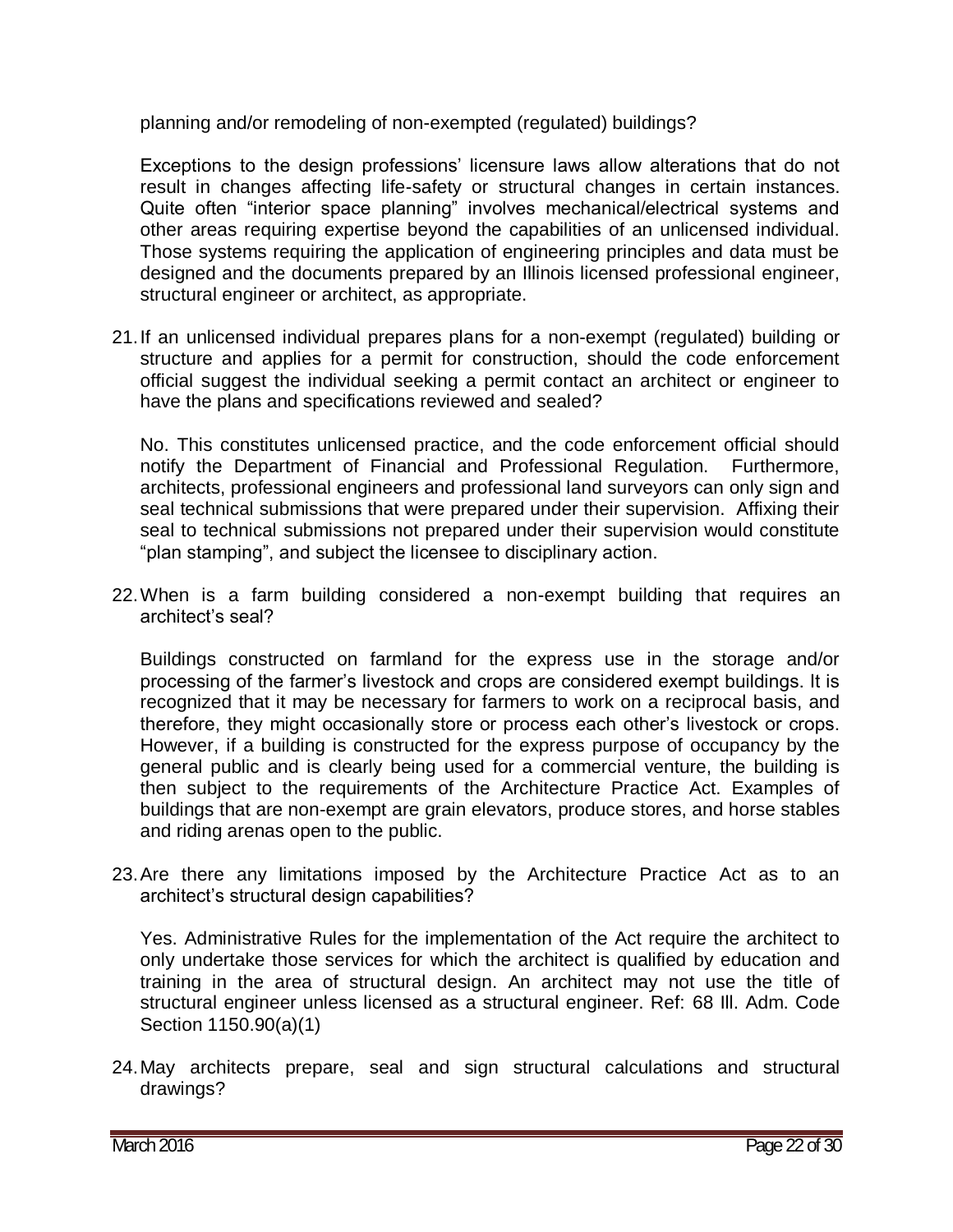An architect may seal and sign structural calculations and structural drawings only if prepared by the architect or if the architect has reviewed such portion of the professional work prepared by the architect's licensed consultant and has coordinated its preparation and intends to be responsible for its adequacy. Ref: 68 Ill. Adm. Code Section 1150.90(e)(1)

25.May structural engineers prepare, seal and sign architectural drawings?

Yes. Structural engineers may prepare, seal and sign technical submissions for buildings or structures. These may include site plans, elevations, floor plans, and other submissions used in the construction process. Licensed structural engineers may practice only within the scope of practice of structural engineering and the licensee's competency. Structural engineers may not use the title architect and may not offer architectural services unless licensed as an architect. Ref: 68 Ill. Adm. Code Section 1480.210

26.May a professional engineer prepare, seal and sign architectural drawings?

No. Ref: Section 325/47

27.May a professional engineer prepare seal and sign structural calculations and structural drawings?

No. Ref: Section 325/47

28.May a professional engineer prepare, seal, and sign drawings to add or modify supported equipment such as roof-top-air-handling units or electrical switchgear?

If the addition or modification of the equipment requires additions or modifications to the supporting components, a structural engineer or architect must prepare, seal, and sign appropriate drawings for the supporting components.

29.Do "shop drawings" have to be sealed and signed?

Shop drawings, as defined under definitions, are intended as contractor or fabricator details and are not required to be sealed and signed unless otherwise required by the technical submissions. The design professional may specify that certain shop drawings or other contractor compliance submittals be submitted to the design professional for review; in such case, the permit holder must assure the design professional's continued involvement in the project as necessary for such reviews.

30.Can shop drawings be used in lieu of design drawings for technical submissions?

No. The design professional of record must ensure that the design drawings provide sufficient information for the code enforcement official to evaluate the application for a permit. (Refer to Guidelines for Reviewing Technical Submissions).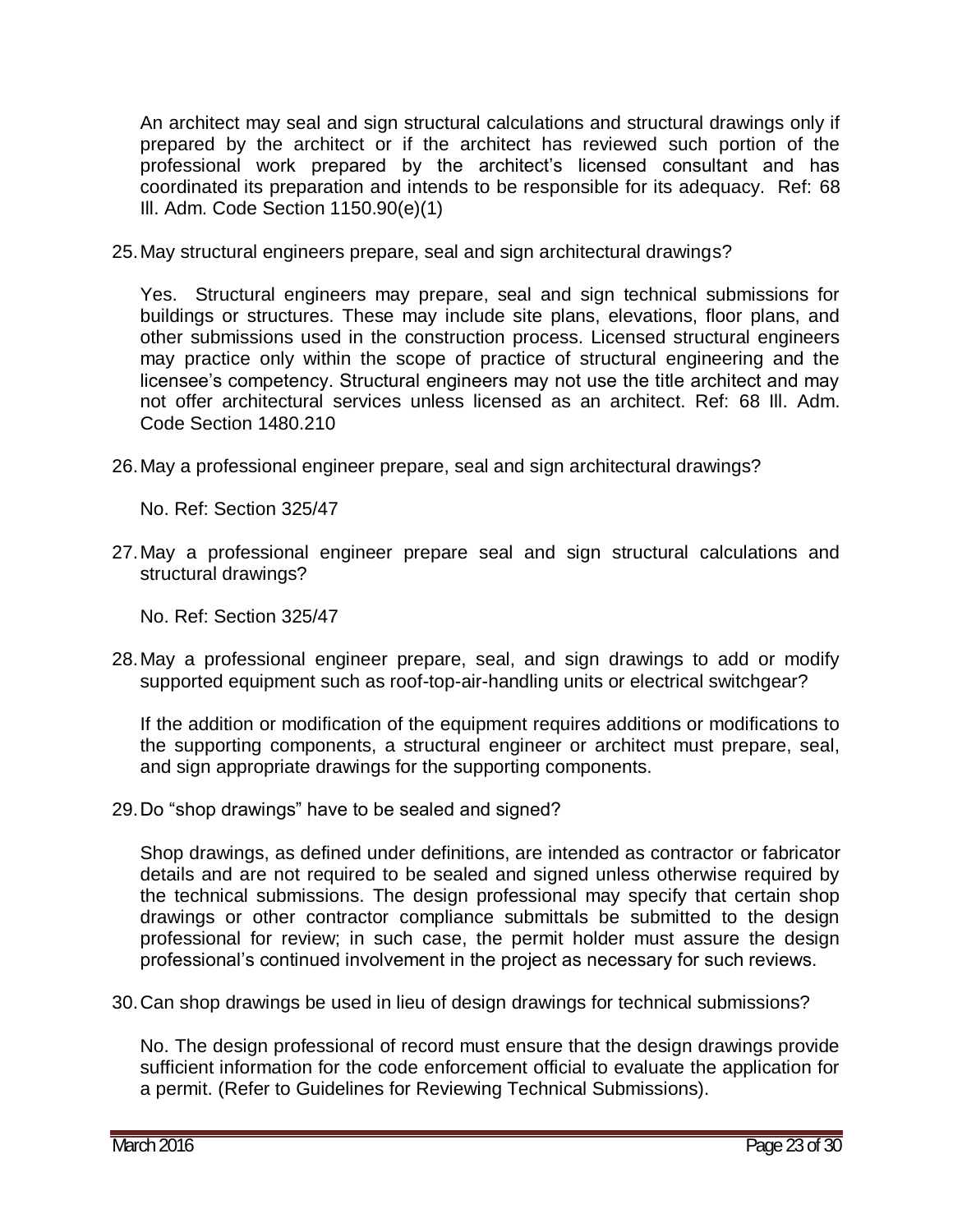31.Are structural connection and erection drawings required to be prepared, sealed, and signed by the design professional of record?

The design professional of record is not required to prepare, seal, and sign structural connection and erection drawings. These are considered shop drawings for the contractor's use only. When required by a contract, only a licensed structural engineer or architect may prepare, seal, and sign these drawings. A professional engineer may not seal such drawings.

32.Who may prepare, seal and sign electrical, mechanical, plumbing, or fire protection drawings?

Professional engineers may design, seal and sign electrical, mechanical, plumbing and fire protection systems. Architects may prepare, seal and sign such drawings and specifications provided that such design is within the competency of the architect and is incidental to the specific architectural project. An architect may not sign and seal technical submissions not prepared under the architect's responsible control. An architect may not perform "stand-alone" mechanical or electrical design. For complex mechanical or electrical designs, a professional engineer is recommended.

33.Are licensed design professionals required for design of building utilities such as electrical service, steam systems, or refrigeration systems where no changes or additions to the buildings are necessary?

Yes. The intent of the law is that licensed professional be involved in design work pertaining to the lawful practice of architecture, engineering, or land surveying. Use of an architect, professional engineer or structural engineer in this case is not precluded simply because a general contractor is not involved in modifications or alterations to a building or structure. Safe design of these systems requires the application of engineering knowledge and analysis. For the protection of the public, which includes employees, these plans must be prepared, sealed and signed by the applicable licensed design professional (architect, professional engineer, or structural engineer).

34.May a licensed design professional prepare landscape drawings without a landscape architect registration?

Yes. Although seal responsibility is not required for such drawings, landscape drawings prepared by design professionals to be utilized as technical submissions shall be signed and sealed by the design professional.

35.Can a professional engineer or landscape architect design retaining walls?

No. Retaining walls, regardless of height, must be designed by a structural engineer.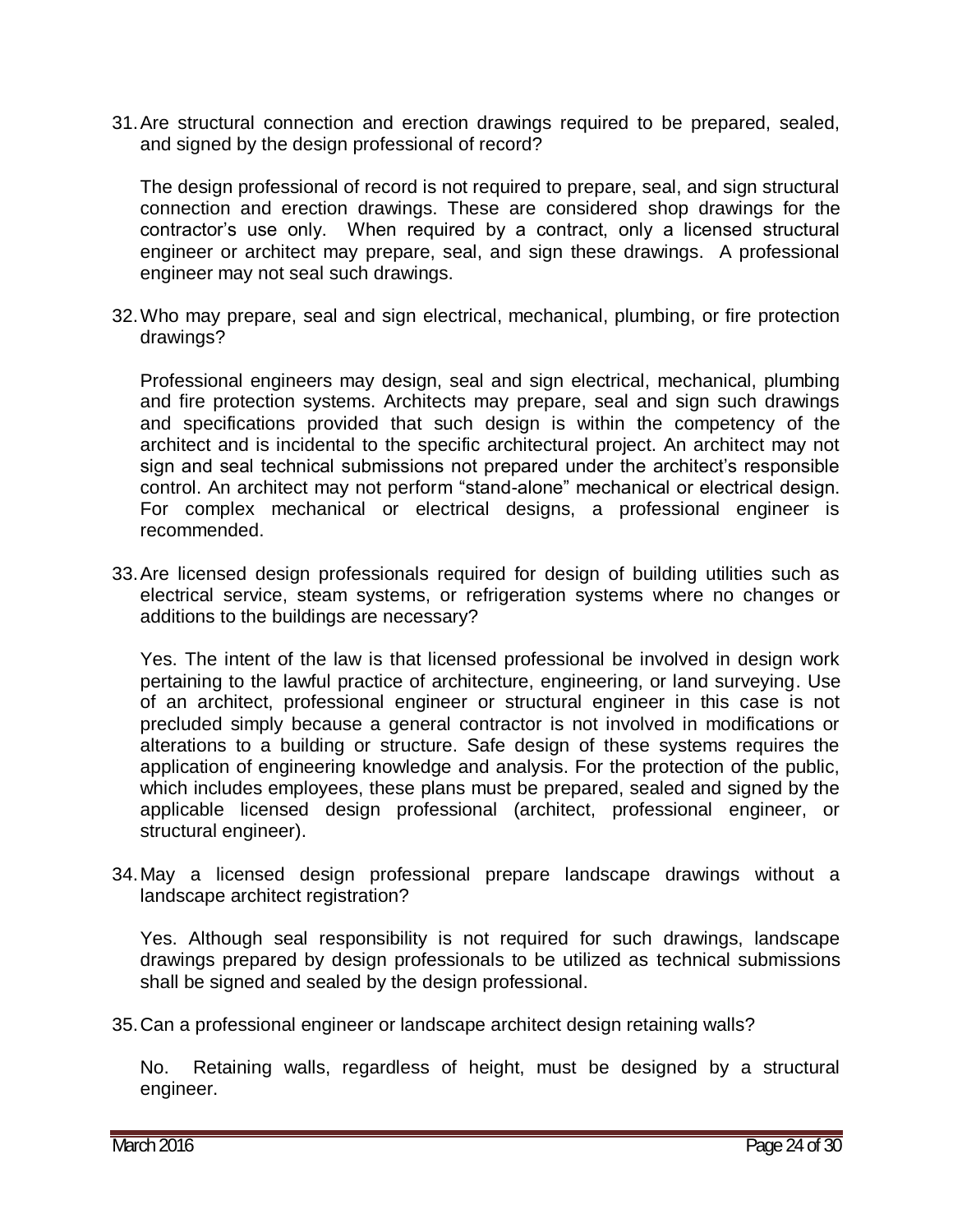36.May code enforcement officials require that only a professional engineer prepare, seal and sign the site grading and site drainage drawings required by the code enforcement official as a condition for permit issuance even though an architect has prepared the site, grading, and drainage plans as part of the technical submissions?

Local jurisdictions may require a licensed professional engineer to seal and sign the site grading and site drainage drawings.

37.Which design professionals are permitted to design above or below grade swimming pools which are utilized by the public?

Only architects and structural engineers are permitted to design the structural portions of a swimming pool. Professional engineers are required for the design of the mechanical and electrical systems.

38.May a professional engineer prepare, seal and sign a boundary survey?

No. Only a licensed professional land surveyor may seal and sign a boundary survey. Section 330/16

39.Are licensed architects, structural engineers, or professional engineers authorized to perform land surveys, establishing and reestablishing property boundaries, without a professional land surveyor's license?

No. Only licensed professional land surveyors are authorized to perform boundary surveys. A licensed professional land surveyor or licensed professional engineer may perform surveys of topographic data and elevations. Ref: Section 330/5.

40.Who is allowed to revise Plats of Survey prepared by an Illinois professional land surveyor?

Only the licensed professional land surveyor that prepared the Plat of Survey is allowed to revise or amend the Plat of Survey. No other government agency or professional surveyor may alter a plat.

41.Who can record a plat of subdivision?

Only the professional land surveyor who signs the plat or anyone presenting written authorization from the professional land surveyor.

42.When an owner has separate contracts with an architect, structural engineer, and professional engineer, who has responsibility for the coordination of the project?

It is the owner's responsibility to arrange for proper coordination. The licensed design professionals of record will only be required to seal and sign and take responsibility for work prepared by that design professional. If a change is made that may affect another design professional's work, the design professional should notify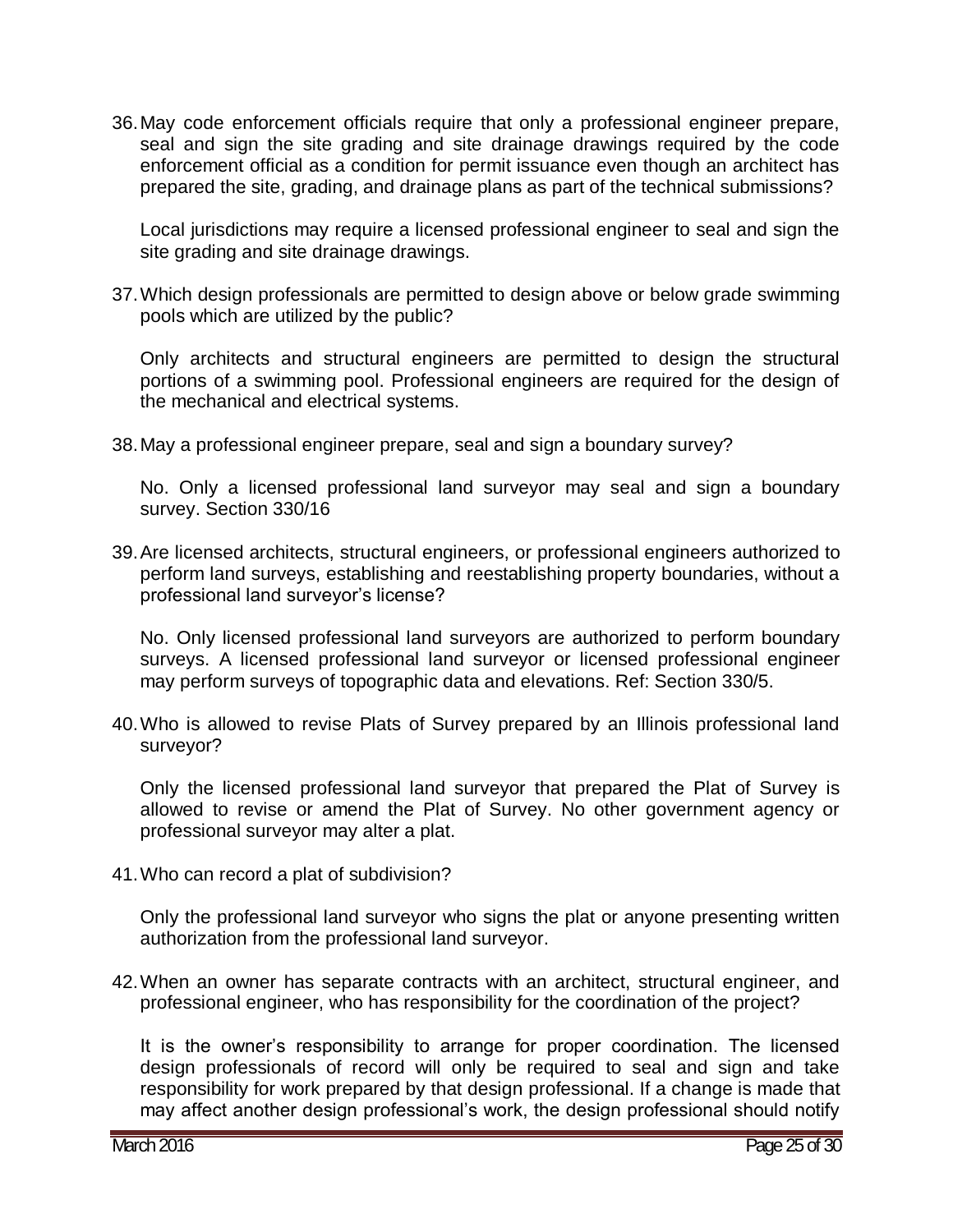the owner. A code enforcement official should notify the owner that coordination may be required for design changes.

43.Is a design professional required to provide construction administration services during the construction phase of a proposed project?

No. design professionals are not statutorily required to provide construction administration services. However, an agreement between the owner and a design professional for construction administration services is desirable. The design professional should participate throughout construction to resolve design questions or to approve any requested design modifications. If technical submissions specify that shop drawings or other compliance submittals are to be reviewed by the design professional, then the design professional must be involved in all the phases of the project involving shop drawings.

44.Who may use the title of architect, professional land surveyor, professional engineer or structural engineer?

Only individuals who are licensed by the State of Illinois and hold valid professional design licenses may use the title of architect, professional land surveyor, professional engineer or structural engineer.

45.May an unlicensed person or entity advertise or offer architectural, professional land surveying, professional engineering or structural engineering services?

No. An individual or entity not licensed or registered by the State of Illinois may not advertise or offer professional services, prepare, affix a seal or sign technical submissions. An individual or entity not licensed or registered by the State of Illinois cannot put out any sign or card or other device which might indicate to the public that the individual or entity is a design professional or that the individual or entity is qualified to engage in the practice of architecture, professional land surveying, professional engineering or structural engineering unless exempt in the respective Acts or Administrative Rules. Ref: Section 305/36, Section 330/43, Section 325/39, and Section 340/34.

46.May companies without any licensed architects, land surveyors, professional engineers or structural engineers on their staff use the words "architect," "architects," "land surveyor," "land surveyors," "engineer," "engineers," "engineered" or "engineering" in the company name, slogan or advertising?

No. Only those entities that employ licensed architects, land surveyors, professional or structural engineers who are licensed with the State of Illinois may use the terms in their company name, slogan or advertising. In addition, entities, including sole proprietorships owned and operated by Illinois licensed design professionals transacting business under an assumed name, offering professional design services must register with the Department as a professional design firm. Ref: Section305/21, Section 330/25, Section 325/23, and Section 340/19.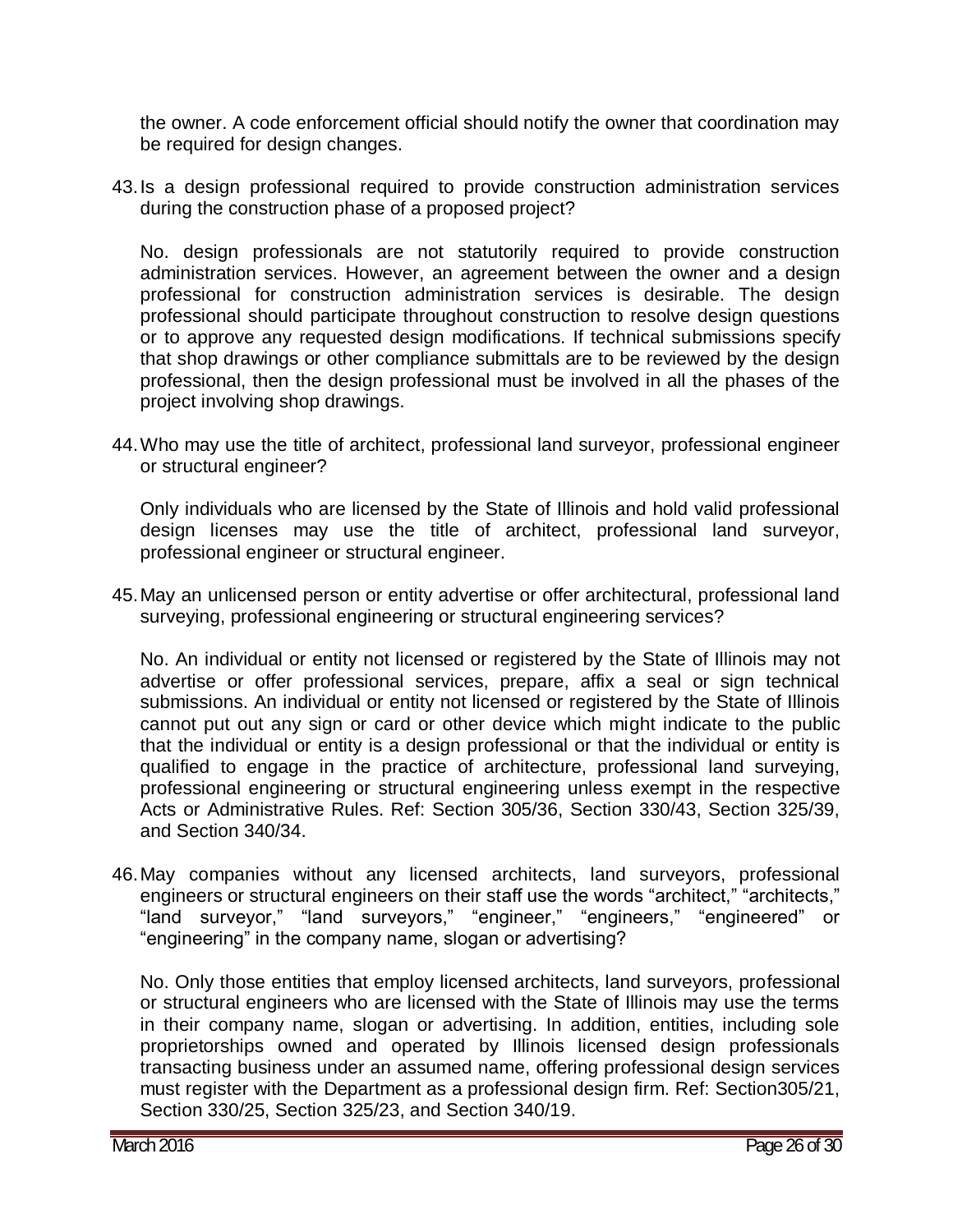47.What action should a design professional take if the design professional becomes aware of a decision taken by the design professional's employer or client, against the design professional's advice, which violates applicable State or municipal laws and regulations and which will, in the design professional's judgment, materially and adversely affect the safety of the public?

The design professional shall report the decision to the local inspector or public official charged with the enforcement of the applicable State or municipal laws and regulations, and refuse to consent to the decision, and withdraw the professional's services with respect to the project.

If the decision was made by unlicensed or unqualified individuals, the design professional should file a complaint with the Department of Financial and Professional Regulation.

48.Do design/build projects require a design professional to participate?

Yes. Licensed design professionals must be engaged to provide professional services to an owner, contractor, developer or any other participant in the project delivery process. The licensed design professionals must participate in all material aspects from the offering to completion.

49.Are professional design firms or individual design professionals required to have liability insurance or to be bonded?

No, not unless required by contract with the owner of the project or by local ordinance.

50.Is a separate registration required for entities which offer design services?

Yes. Any business which includes the practice of architecture, land surveying, professional engineering, and/or structural engineering within its stated purpose, practices, or holds itself out as available to practice architecture, land surveying, professional engineering, and/or structural engineering shall register with the Department as a Professional Design Firm. Authority also must be obtained from the Illinois Secretary of State/Corporate Division to transact business in Illinois for corporations, professional service corporations, limited liability companies, limited liability partnerships, and limited partnerships.

Any sole proprietorship conducting or transacting business under a name other than that reflected on the licensee's license, under an assumed name in accordance with the provisions of the Assumed business Name Act, shall comply with the registration requirements of a professional design firm. For example, a sole proprietorship doing business as "John Doe Architects," "Jane Doe & Associates," or "Bill Smith Engineering" must be licensed as a professional design firm.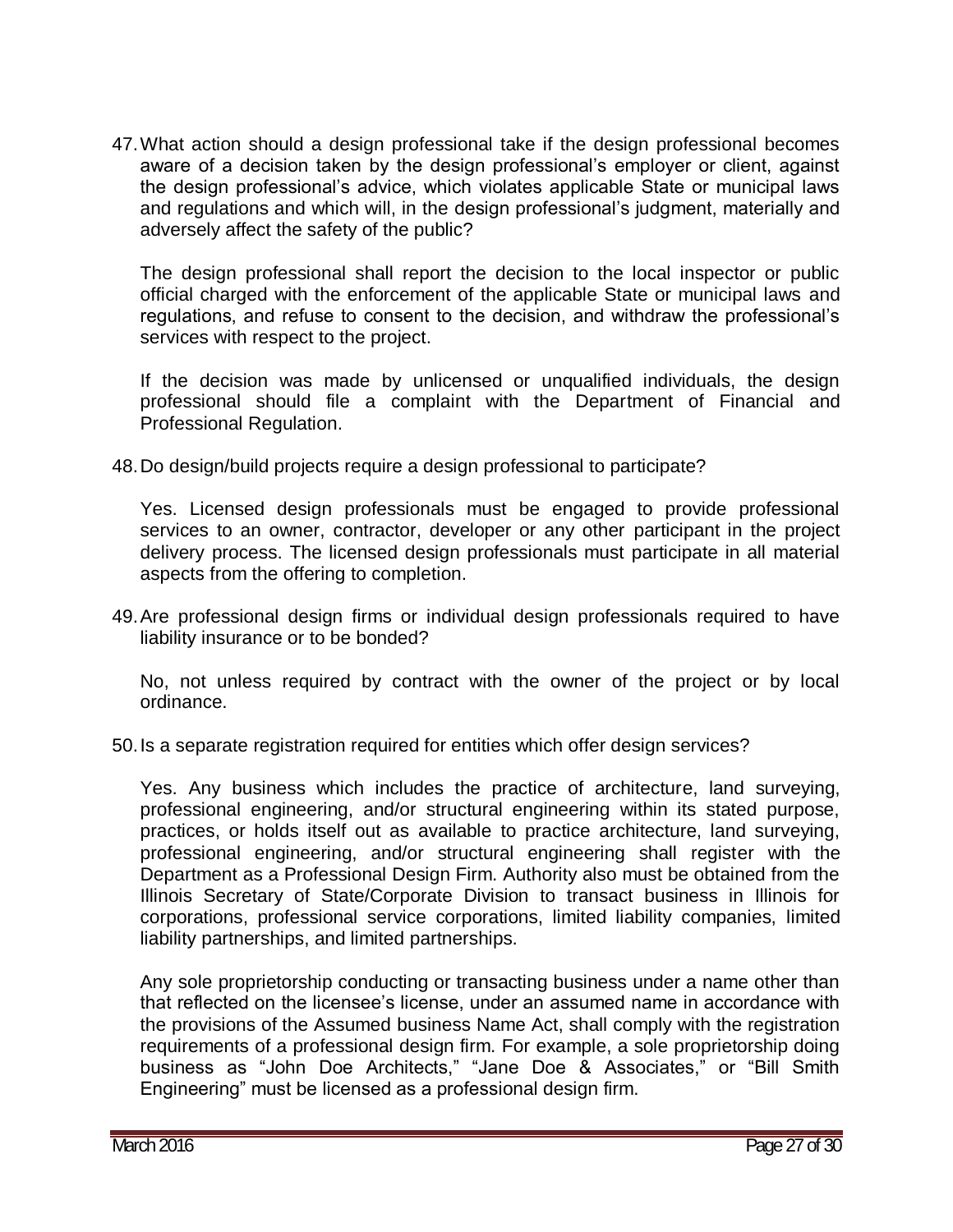Any sole proprietorship NOT owned and operated by an Illinois licensed design professional shall be prohibited from offering that professional design service to the public.

51.Must a complaint against a design professional be filed in writing?

No. Complaints may be filed in writing, by telephone or via the Department website and may be made anonymously. If you wish to report a possible violation of the design Acts, you may file a complaint via the Internet at [www.idfpr.com,](http://www.idfpr.com/) or you can contact the Complaint Intake Unit in the Chicago office at 312-814-6910 or by a letter to Complaint Intake Unit, Department of Financial and Professional Regulation, James R. Thompson Center, 100 West Randolph Street, Chicago, Illinois 60601. Hours are normally Monday through Friday, 8:30 a.m. to 5:00 p.m.

The Department has prepared a form to assist you in filing your complaint, which may be obtained from the Department or the Department's website at [www.idfpr.com.](http://www.idfpr.com/) Complaints can also be submitted via the Department's website. However, a phone call or letter will suffice.

Copies of all documentation (plans, contracts, business cards, correspondence, etc.) should be submitted with the complaint, or retained for future use. Use of the Department's form helps to ensure that the Department has the basic necessary information.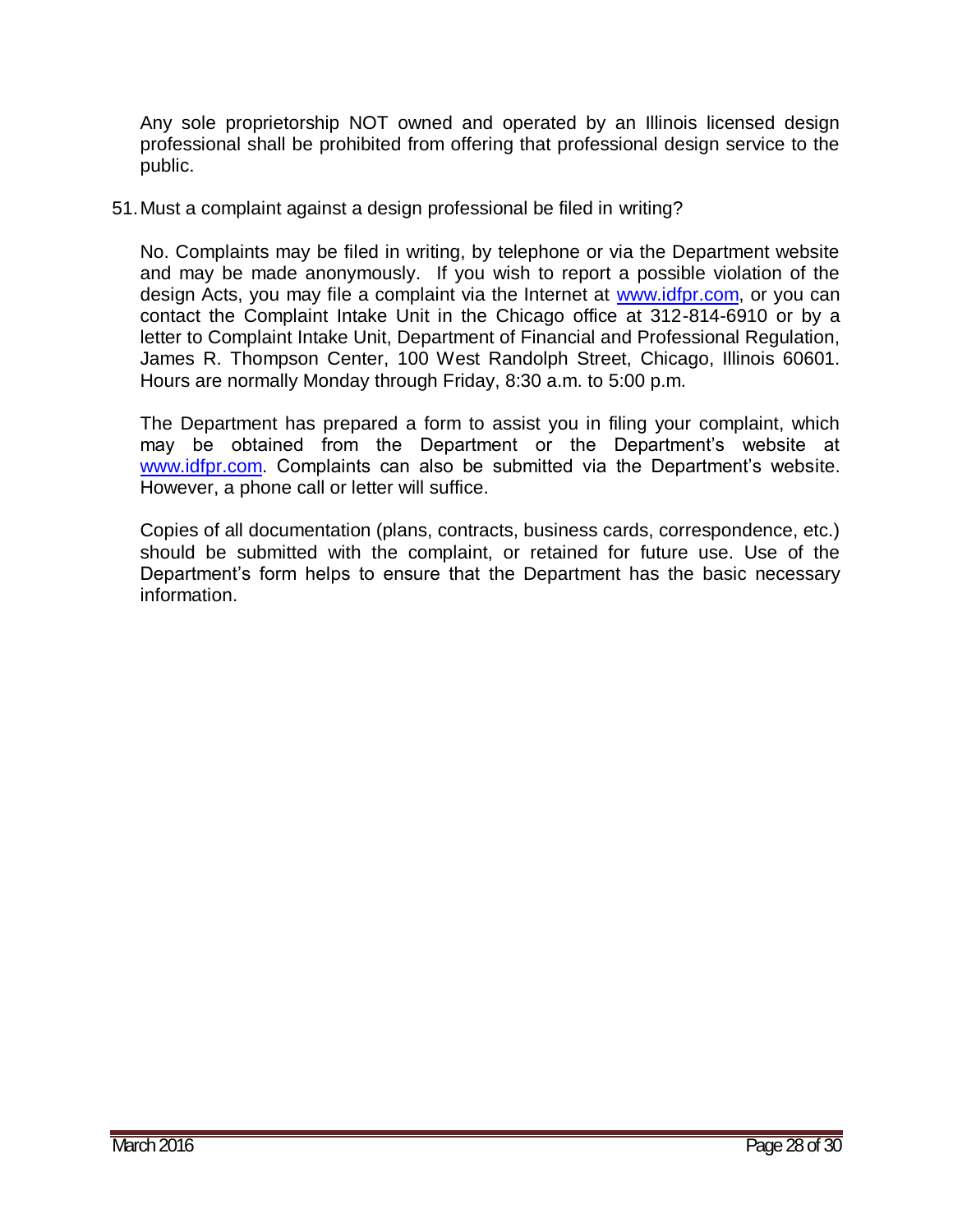#### **REFERENCES AND ADDITIONAL INFORMATION**

Illinois Architecture Practice Act Illinois Compiled Statutes - 225 ILCS 305 Administrative Rules - 68 Ill. Adm. Code 1150 <http://www.idfpr.com/profs/Architect.asp>

Professional Engineering Practice Act Illinois Compiled Statutes - 225 ILCS 325 Administrative Rules - 68 Ill. Adm. Code 1380 <http://www.idfpr.com/profs/ProfEngineer.asp>

Structural Engineering Practice Act Illinois Compiled Statutes - 225 ILCS 340 Administrative Rules - 68 Ill. Adm. Code 1480 <http://www.idfpr.com/profs/se.asp>

Illinois Professional Land Surveyor Act Illinois Compiled Statutes - 225 ILCS 330 Administrative Rules - 68 Ill. Adm. Code 1270 <http://www.idfpr.com/profs/LandSurv.asp>

Illinois Department of Financial and Professional Regulation License Look-Up <https://ilesonline.idfpr.illinois.gov/DPR/Lookup/LicenseLookup.aspx>

Illinois Capital Development Board Illinois Accessibility Code Architect/Engineer Services Administrative Codes <http://www.illinois.gov/cdb/Pages/default.aspx>

Illinois Office of the State Fire Marshall <http://www.sfm.illinois.gov/>

Illinois Department of Transportation Doing Business with IDOT (Design and Construction References) <http://www.dot.state.il.us/>

American Institute of Architects – Illinois Council <http://www.aiail.org/>

National Council of Architectural Registration Boards *Legislative Guidelines and Model Law and Model Regulations* <http://ncarb.org/>

Illinois Society of Professional Engineers